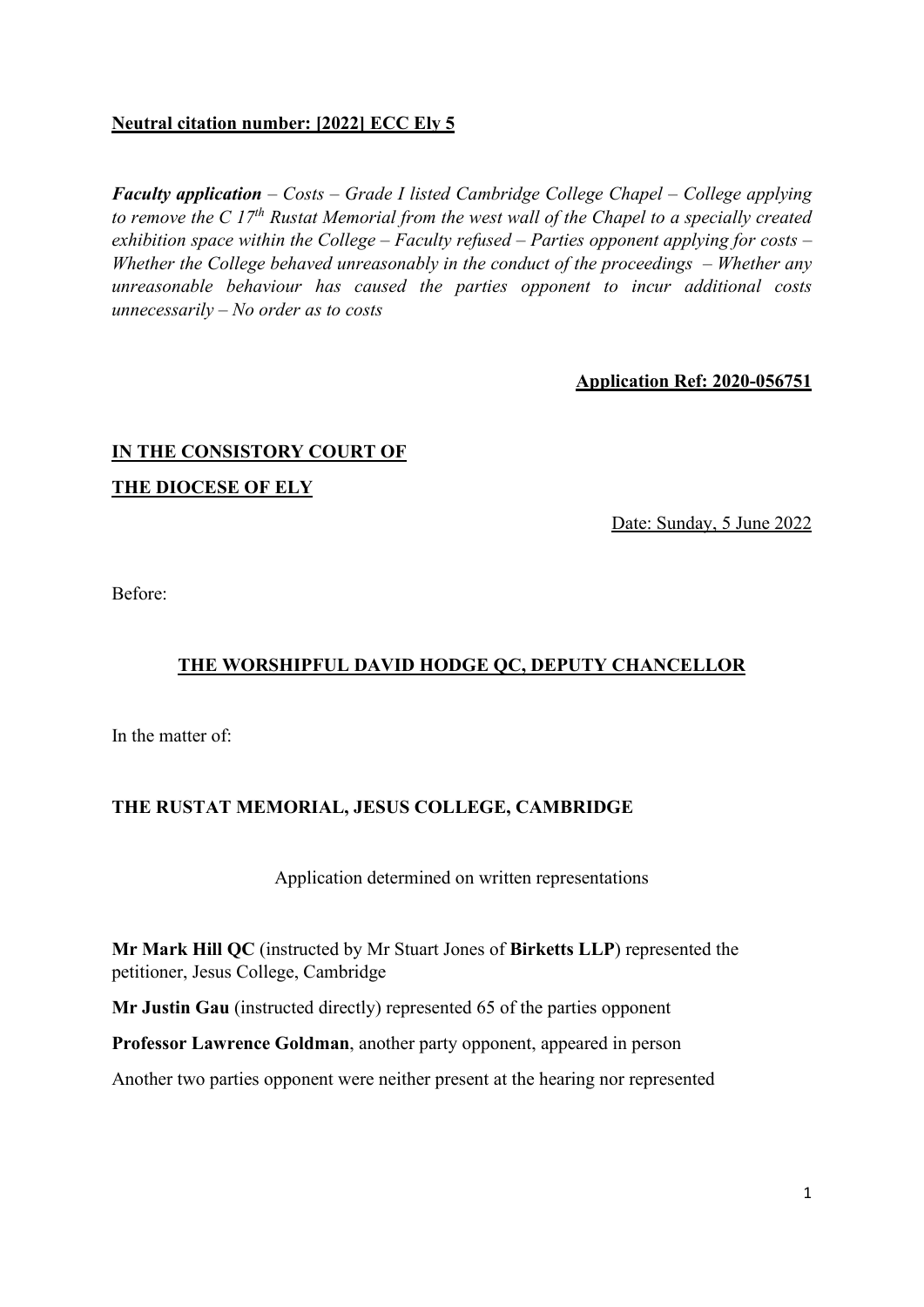The following cases are referred to in this judgment: *Re Gibson's Settlement Trusts* [1981] Ch 179

*Re St Mary the Virgin, Sherborne* [1996] Fam 63

|                                              | Paragraphs |  |
|----------------------------------------------|------------|--|
| Introduction                                 | $1 - 3$    |  |
| General approach to costs                    | $4 - 8$    |  |
| The parties opponent's application for costs | $9 - 10$   |  |
| The College's response                       | $11 - 15$  |  |
| The parties opponent's reply                 | $16 - 19$  |  |
| Analysis and conclusions                     | $20 - 26$  |  |

# **JUDGMENT ON COSTS**

### *Introduction*

1. In a written judgment handed down on 23 March 2022 and bearing the neutral citation number [2022] ECC Ely 2 I dismissed a faculty petition by Jesus College, Cambridge to remove the C17th memorial to Tobias Rustat from the west wall of the Grade I listed College Chapel. I now have to determine applications by the parties opponent for an order that the College pay, or contribute to, their costs of successfully opposing the petition. All the parties have agreed that I should do so on consideration of their written representations, instead of by way of a hearing, pursuant to rule 14.1 of the Faculty Jurisdiction Rules. I consider that it is expedient to do so having regard to the overriding objective in Part 1 of the Rules of dealing with this case justly and, in particular, saving expense, dealing with the issue of costs proportionately, and ensuring that it is dealt with expeditiously and fairly.

2. The court has received: (1) written representations from Mr Justin Gau (of counsel), representing 65 of the parties opponent, dated 8 April 2022; (2) emails from Professor Lawrence Goldman to the Registry dated 4 and 8 April 2022; (3) Mr Mark Hill QC's written response, dated 22 April 2022, on behalf of the College, to the parties opponent's application for costs, with supporting documents; (4) Mr Gau's written reply to the College's submissions dated 6 May 2022, with supporting documents; (5) emails from Professor Goldman dated 27 April and 3 and 8 May 2022; and (6) post-judgment email exchanges on the issue of costs. In an email to the Registry, dated 12 May 2022, the College's solicitor states that after having considered the replies from the parties opponent to the College's response to their costs applications, the College is content to rely on Mr Hill's written response to the applications, and does not propose to add a further rebuttal. He confirms that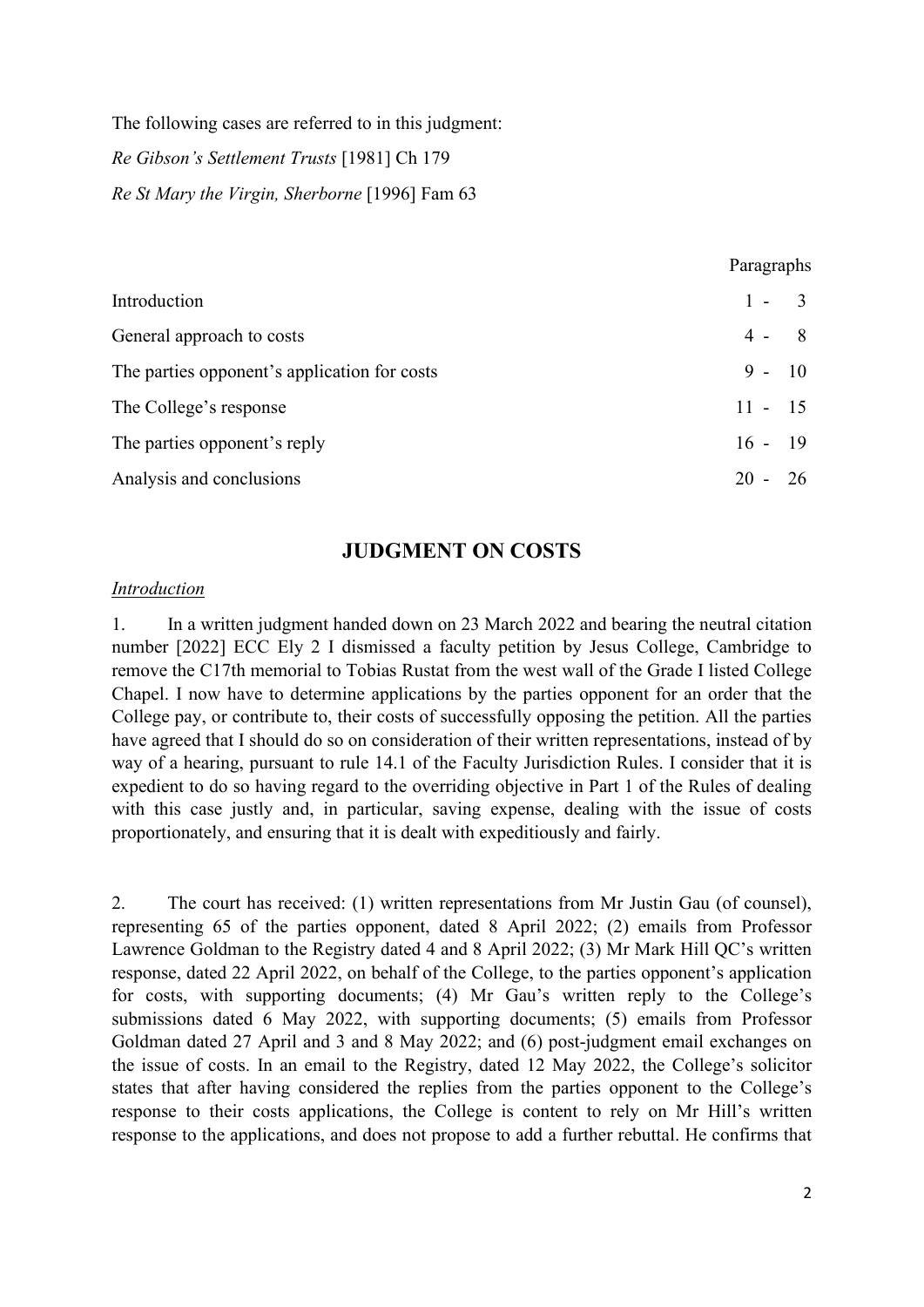the College is content for me to determine the costs applications on the papers before me, and does not consider that a hearing is necessary.

3. In this further judgment I will refrain from reproducing the more tendentious of the written representations I have received. I have borne them firmly in mind; but in a consistory court judgment which may attract more general interest than such judgments usually excite, I have no wish to inflame firmly, and genuinely held, feelings any more than is strictly necessary. As I have previously observed (at paragraph 127 of my substantive judgment), in any case involving contested heritage no-one should regard the decision that is ultimately reached as representing either a victory for one view or a defeat for the other. For those who wish to move quickly to the heart of my decision on costs, they should proceed straight to paragraphs 20 and following (although, once again, I would invite readers to consider the whole judgment for a full understanding of the nature, and substance, of the arguments that have been advanced before me).

#### *General approach to costs*

4. In contested civil proceedings in the secular courts, subject to the court's overarching discretion, the general rule (enshrined in rule 44.2 of the Civil Procedure Rules) is that the unsuccessful party will be ordered to pay the costs of the successful party. That general rule does not apply in contested faculty proceedings in the consistory court. That court's power to make orders in respect of costs is to be found in s. 26 of the *Ecclesiastical Jurisdiction and Care of Churches Measure 2018*, under which the Chancellor may order that a party is to pay some or all of the taxed (or assessed) costs of another party. This gives the Chancellor a discretion, on the facts of the particular case, to order one party to pay the whole, or part, of the costs incurred by the other party as a result of contested proceedings in the consistory court. Written Guidance, originally issued by the Ecclesiastical Judges Association (the **EJA**) in February 2000, and revised and reissued in January 2011, aims to clarify the principles upon which costs are awarded in the consistory court so as to enable all persons who may become involved in the exercise of the faculty jurisdiction to have an understanding of why, when, and on what principles orders for costs may be made. The current Guidance is in the course of being revisited and re-written by a small working party of the EJA (of which both Mr Hill QC and I are members); but any new Guidance which may be issued after it has been endorsed by the EJA is not intended to effect any change in the existing practice with respect to costs but merely to restate the existing position in (hopefully) a more helpful and userfriendly way. Paragraph 2.5 of the current Guidance states: *"Unless the Chancellor makes an order, each party is responsible for paying the costs of any barrister or solicitor it chooses to engage, although in certain circumstances the Chancellor may make an order for one party to pay some or all of another party's costs of legal representation."* Paragraph 3.2 of the current Guidance states that the power to make an order for costs *"… is intended to ensure that a sense of discipline is introduced into the proceedings. This discipline is not intended to deter people from exercising their right to object to the grant of a faculty, nor to deter the minister and churchwardens, or others, from pursuing their application even though it is contested. The fact that costs will be incurred and that the Chancellor will have to deal with*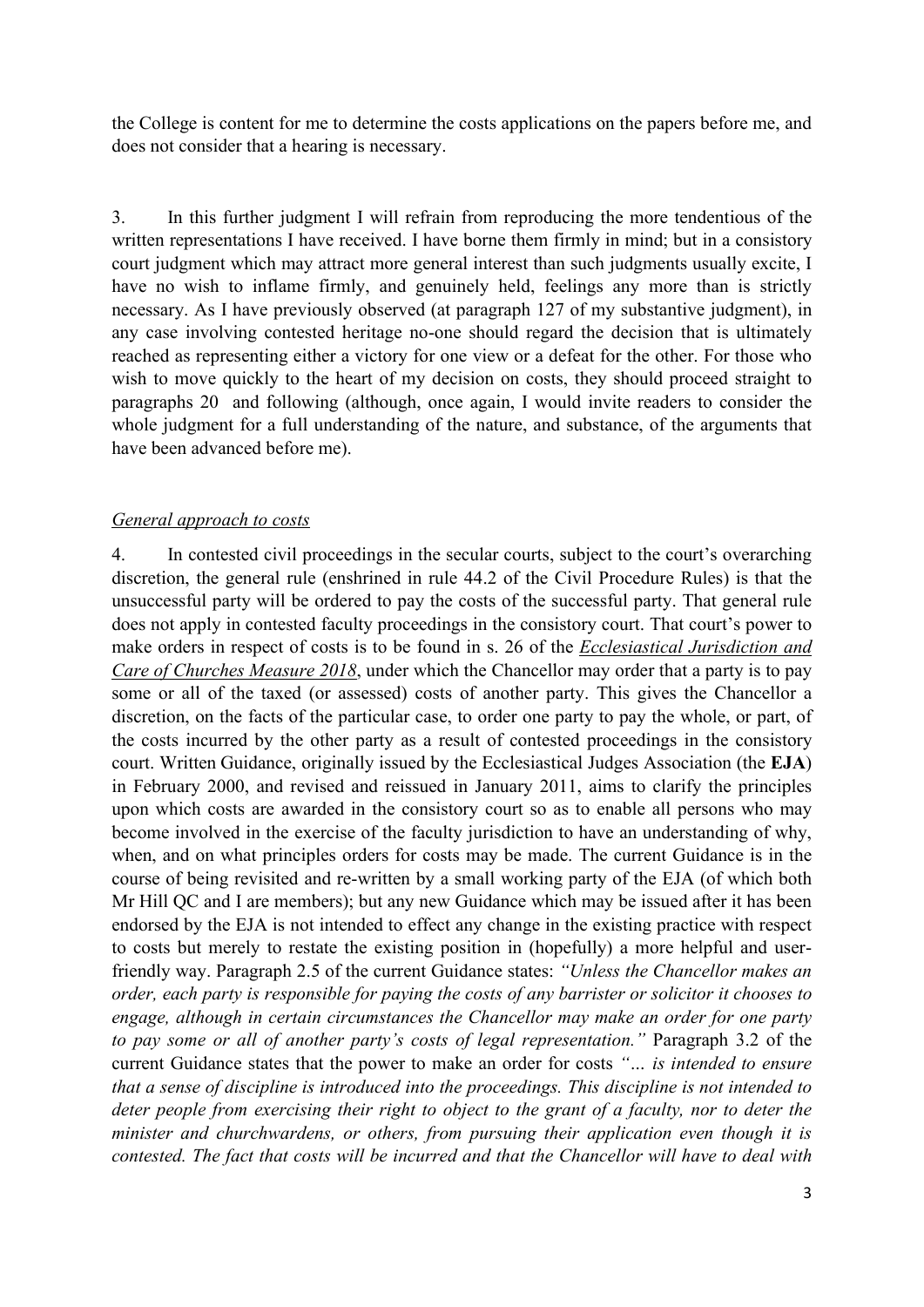*the subject of costs at the conclusion of the proceedings should, however, operate as a discipline towards saving costs, for example, by narrowing the issues which are in dispute and limiting the amount of paperwork to be handled through the Registry prior to a hearing."* In summary, parties to contested faculty proceedings will generally be expected to bear their own legal costs; and a party will only be ordered to pay, or to contribute towards, another party's legal costs if they have behaved unreasonably in the conduct of the proceedings. The determining factor is the extent to which any unreasonable behaviour by a party has unnecessarily resulted in additional costs being incurred. Because it is important that all the issues for and against the grant of a faculty are fully examined, it is right that parties should not, as a general rule, be penalised simply because they are unsuccessful.

5. For the jointly represented parties opponent, Mr Gau submits that the proposed new guidance should be adopted where appropriate. For the College, Mr Hill QC points out that whilst the revision of this Guidance is in train, it still remains in the form of a working draft which is yet to receive the approval of the EJA Standing Committee or the EJA as a whole. It has not yet been placed into the public domain; and it did not come into existence until after the hearing of this matter had been concluded. (This latter point is not strictly correct: an early version of the new revised Guidance had been drafted, and had already been revised by myself, and then by Mr Hill, shortly before the start of the substantive hearing of this faculty application.) Until such time as any revised version is adopted, Mr Hill submits that consistory courts should continue to apply the 2011 Guidance. Mr Gau's application for costs makes no reference to any specific part of the 2011 Guidance (or to any specific part of the current version of the new revised Guidance, which he contends should be applied). I agree with Mr Hill that it is the current Guidance to which this court should have regard when determining the present applications for costs. Since the proposed new revised Guidance is intended merely to be a distillation of existing law and practice, however, this makes no difference to the outcome of these applications for costs. The general principles applicable to costs incurred in opposed faculty proceedings were set out by the Court of Arches in *Re St Mary the Virgin, Sherborne* [1996] Fam 63; and these form the framework on which both the current, and the proposed new revised, Guidance are based.

6. The current Guidance addresses the issue of court fees at paragraphs 5.2 to 5.5 and the separate issue of costs between parties at paragraphs 5.6 to 5.8. Paragraphs 5.6 and 5.7 read as follows:

*5.6 The Chancellor has a discretionary power to make an order that one party should pay the whole or part of the legal costs of another party, subject to an assessment of reasonableness as to the amount claimed. This means that the petitioners could be ordered to pay the whole or part of the objectors' costs, or the objectors could be ordered to pay the whole or part of the petitioners' costs. However, the general practice in the consistory court is that the parties are expected to meet their own legal expenses. This means that the Chancellor will generally not make any order in respect of costs as between the parties. An award of costs does not depend upon nor follow automatically from the 'success' of a party to the*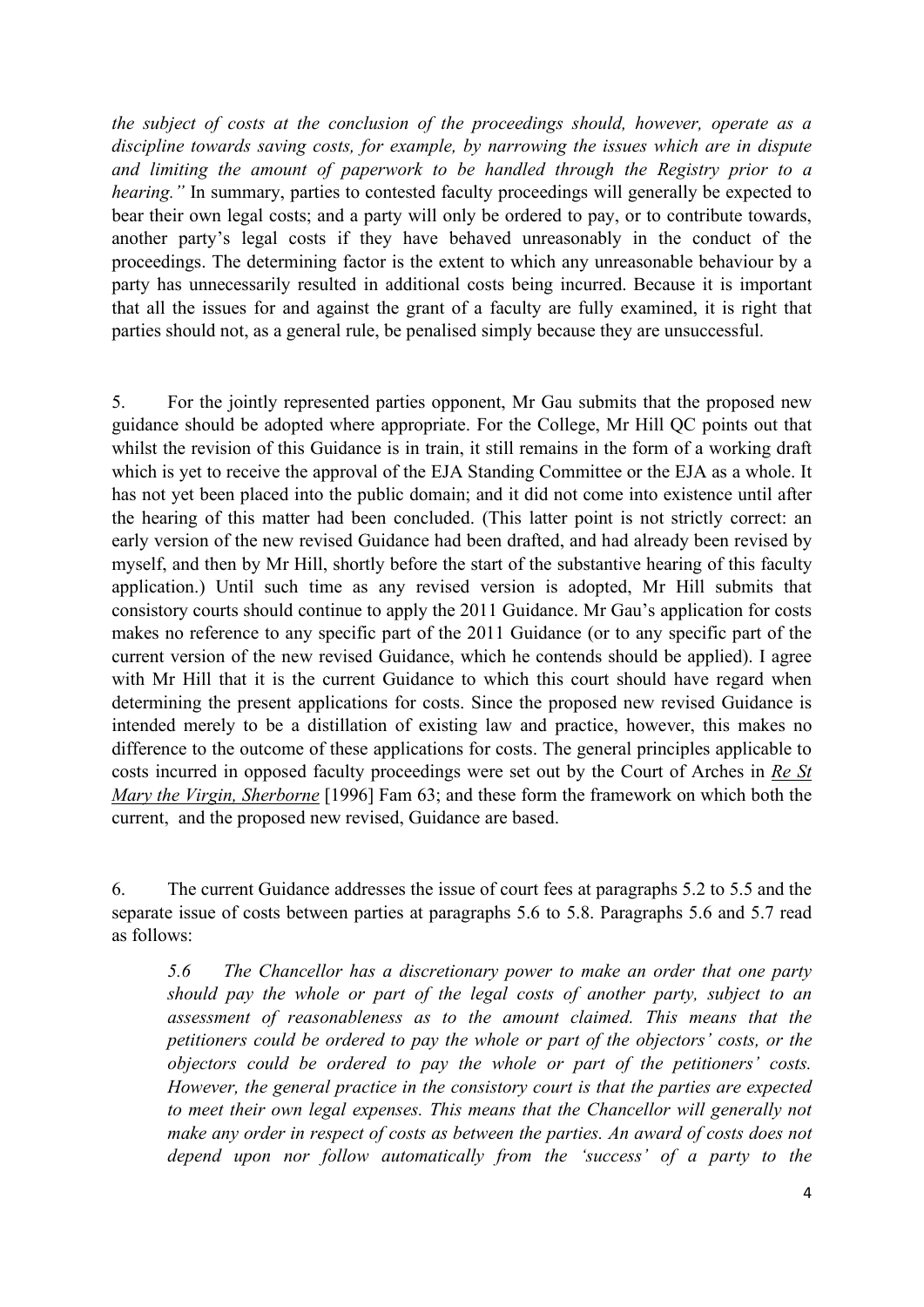*proceedings. This is because it is important that all the issues for and against the grant of a faculty are fully examined. Neither petitioners nor objectors should, as a general rule, be penalised simply because they are unsuccessful in the whole or part of their case.* 

*5.7 Costs may, however, be awarded between parties when unreasonable behaviour is held to have occurred. 'Unreasonable behaviour' as a criterion for an award of costs is a test to be applied to the way in which a party has behaved in the sense of conduct of that party's case in relation either to procedural matters or the substantive issues in dispute. Whether a party has behaved unreasonably will depend upon the facts in a particular case. 'Unreasonable' is a word in ordinary use. It will be necessary to have regard to the picture as a whole in reaching a decision about an award of costs.* 

Paragraph 5.8 supplies a non-exhaustive list of examples of procedural factors which might result in a finding of unreasonable behaviour and an award of part of the costs against another party (whether the petitioner or an objector).

7. Paragraph 6.1 of the current Guidance is headed *"Disputes relating to architecture, history, archaeology, etc: general principle"*. It reads:

*6.1 Differences of opinion in relation to the likely effect of a proposal for which a faculty is sought will give rise to issues to be determined by the Chancellor, usually involving an examination of the history of the particular church, its architectural features, or its archaeological significance, or other matters. Presentation of relevant evidence and argument in relation to such matters by those with appropriate expertise will be most unlikely ever to be regarded as 'unreasonable', whatever the outcome of the case. The position may be different where new evidence and argument are raised at or shortly before the hearing without having been previously canvassed. Whilst it would be reasonable for the other party to respond to that new evidence and argument at the hearing, the question of the reasonableness of the late introduction of new evidence or argument would be considered in relation to costs at the end of the hearing.* 

8. The Diocese of Ely has issued a short guide, in a form approved by the Chancellor on 17 March 2014, explaining to petitioners and objectors why, and when, an order for costs can, and may, be made by in faculty cases in the form of a series of questions and answers. So far as material, this reads as follows:

### *Q.6 Can costs be awarded against me if I am not a party to the faculty proceedings?*

*Yes, but only if that person is alleged to be responsible for an act or default in consequence of which the proceedings were instituted. Such circumstances are unlikely to arise with any regularity and that person would be given an opportunity to address the court in writing or by attending the court before any award of costs was made against him/her.*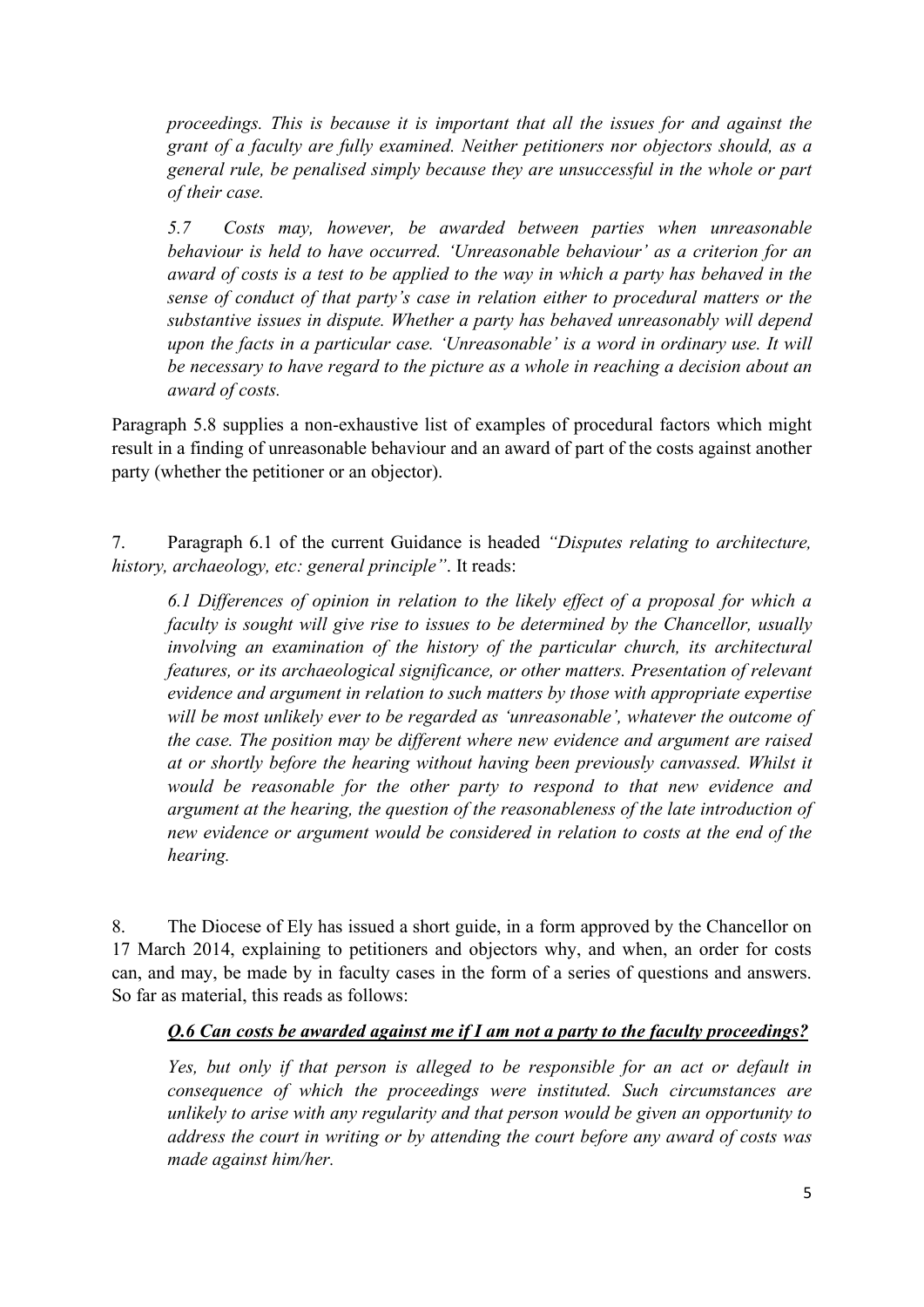# *Q.7 In a disputed case does the 'loser' have to pay the other party's costs?*

*As a general rule the parties are expected to meet their own expenses. An award of costs does not depend upon or follow automatically from the 'success' of a party to the proceedings. The Chancellor has, however, a discretionary power to make an order that one party pays the whole or part of the other party's costs where that party has behaved 'unreasonably' in the conduct of the case.* 

# *Q.8 What is 'unreasonable behaviour'?*

*Whether a party has behaved unreasonably will depend upon the facts in a particular case. This has nothing to do with expressing strong feelings on the subject in issue. It is most likely to occur when a party has caused the other party unnecessary expense, for example, by failing to comply with procedural directions, or failing to provide information in good time, or making no attempt to seek a compromise solution. The fact that occasionally an award of costs may be made in such circumstances is intended to ensure that a sense of discipline is introduced to the proceedings.* 

# *Q.9 Are the principles in relation to costs the same when 'conservation' issues are*

*involved?* 

*Yes ...* 

# *The parties opponent's application for costs*

9. For the jointly represented parties opponent, Mr Gau recognises that costs in consistory courts are usually borne by the parties. In this case, he submits that the College has behaved unreasonably at every stage; and he applies for the College to pay the costs of the parties opponent (which are put at some £42,300). Mr Gau reminds the court of the duties of the petitioners under rule 1.3 of the Faculty Jurisdiction Rules (the parties' duty to help the court to further the overriding objective of enabling the court to deal with this case justly); and he submits that the petitioners have, in particular, ignored their duties under rule 1.2 (b) (to save expense) and 1.2 (d) (to ensure that the case is dealt with expeditiously and fairly). Mr Gau relies on the following matters:

(1) Unreasonable behaviour in the conduct of the litigation as a whole

At the conclusion of the recusal hearing held on 6 August 2021, Mr Stuart Jones (the solicitor for the College) is said to have conceded that it had *'an uphill struggle'* for the petition to be granted. It appears that no attempt was ever made realistically to engage in that, or indeed any, sort of struggle. This failure of will, or simply the deliberate failure to engage, are said to characterise the attitude of the College to this case. Attempts to settle the case were ignored and then rebuffed. Attempts to settle the issue of costs were rebuffed. The College is said to have even attempted to claim that the first petition they had drafted and submitted to the Registry was not, in fact, a petition. In truth, these petitions were a mess, and no attempt has ever been made to correct them, or to correct the false narrative shared with the members of the College. The impression given is that the College did not need to bother engaging properly with the amenity bodies, the parties opponent, or the wider community. Unlike Oriel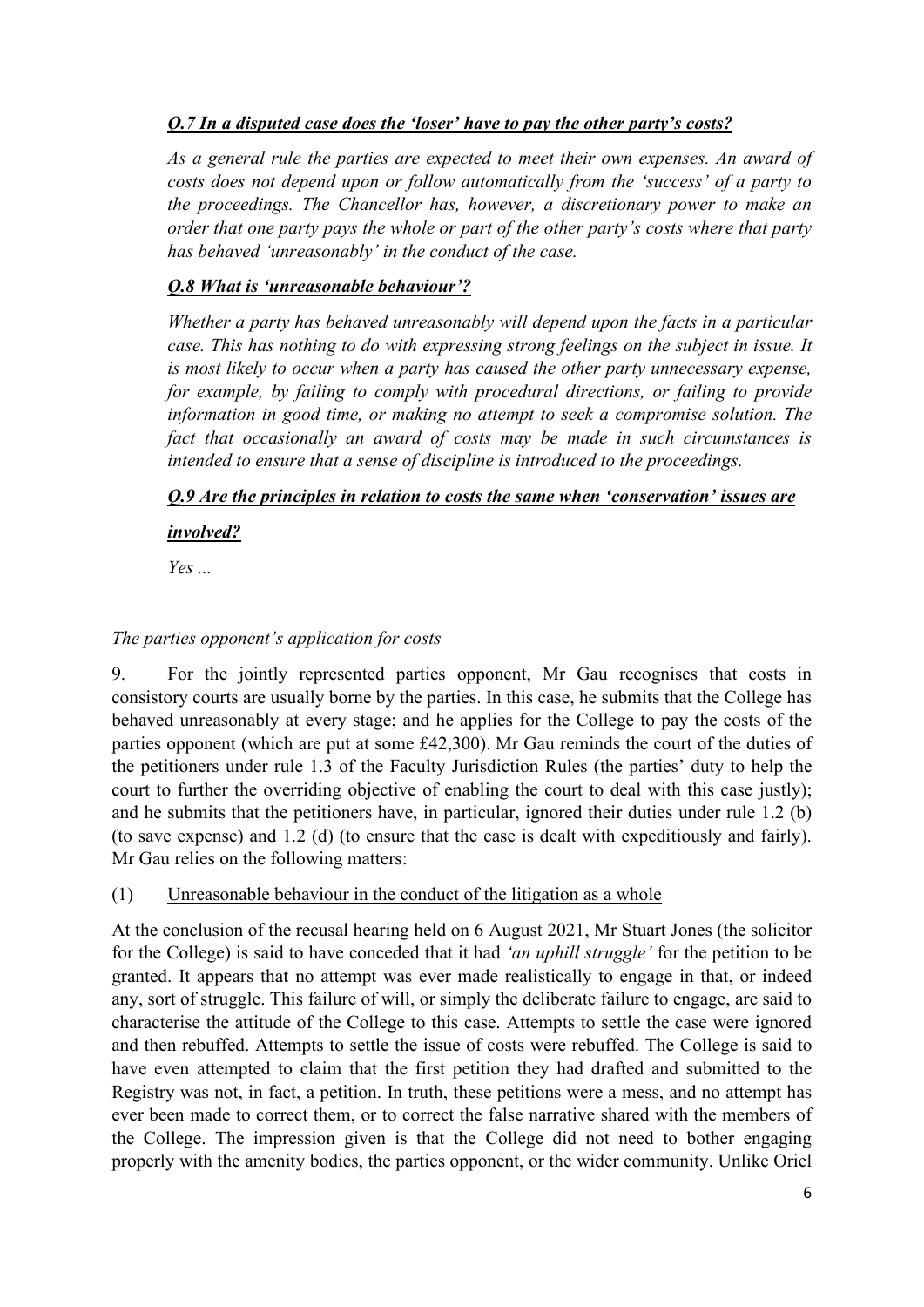College, Oxford, who were faced with a similarly *'knotty problem'*, the College failed to set up an independent Commission of Inquiry to deal with this but appointed members of College to a Group that had formed a fixed view and was wholly unwilling to consider any other view. Attempts made to assist the petitioners were ignored. Advice was offered about the usual way of drafting a petition, including the drafting of a robust statement of significance, the drafting of a statement of needs, and the tracing of Rustat's heirs at law. This latter evidence was obtained by the parties opponent, who also encouraged the heirs to liaise with the College. These approaches were ignored by the College, which started to engage with the process of tracing the heirs at law only a few weeks before the date for the exchange of evidence.

# (2) The first petition (dated 10 December 2020)

In the course of correspondence relating to costs, the College has attempted to argue that this document is not a petition. This was clearly a petition; and it was admitted to be such by the Dean in cross examination, who agreed that the College believed this to be a petition. The Dean also spoke of his experience of applying for faculties in the past. The parties opponent responded to the invitation to object to this petition. The Registry may have made a mistake, but no attempt was made by the College to correct any error. Attempts by counsel for the College to suggest that the parties opponent had *'jumped the gun'* by answering some sort of draft document were wholly undermined by the court's inquiry at the outset of the hearing about which petition the court was supposed to be determining.

# (3) Failure to disclose information

Emails to the Master and to Dr Mottier were brushed off or ignored. No attempt was made to share any information that might have informed the Legacy of Slavery Working Party (the LSWP) in its decision-making or, more significantly, the Deputy Chancellor. It is said to be abundantly clear that the petition was submitted with inadequate information, and that it relied upon an interim conclusion of a Group whose membership was wholly biased in terms of its analysis of the evidence, and who had formed a fixed and immovable view about the monument that they expected the court simply to agree with. The repeated failures to engage, and to disclose information, led to extensive correspondence; and the late disclosure of such information led to costs being incurred in having a further directions hearing and the late instruction of an expert historian by the parties opponent.

### (4) Failure to carry out the most basic steps to obtain a faculty correctly

The parties opponent had outlined the documents needed to be provided to a court to obtain a faculty (see above). The Church of England's contested heritage guidance requires a *'robust Statement of Significance'*. There was no statement of significance served with the first petition. In terms of the Statement of Significance served with the second petition, astonishingly there was no mention of the memorial. The guidance from the Church of England (at section 3a on page 18) could not be plainer:

*Insufficient understanding of the significance of the object and the need for change, if the research is deficient in depth and quality … is likely to lead to distress and recriminations, as well as the possibility of the refusal of any proposed interventions.* 

(5) The 'false narrative'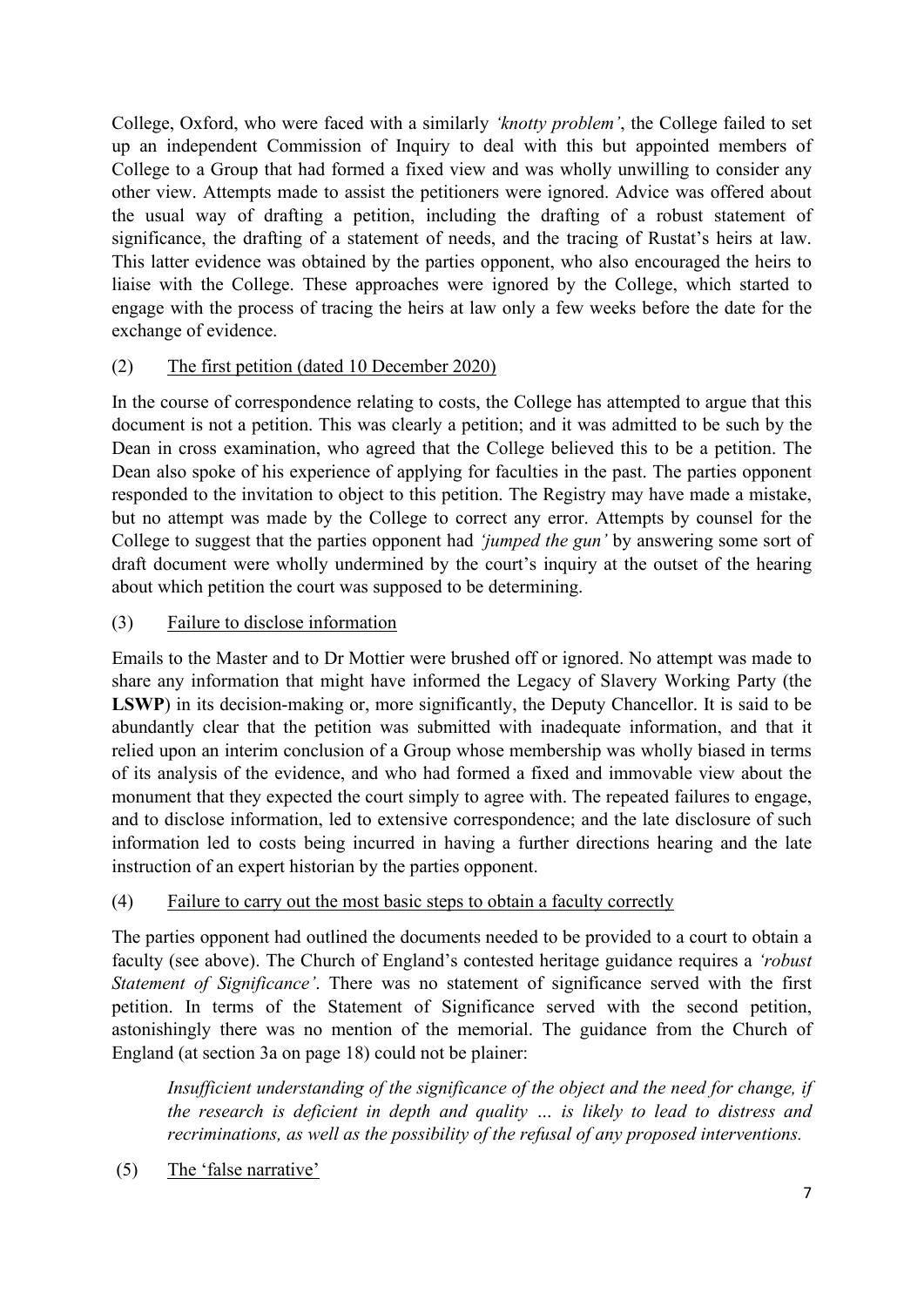This is said to be the most serious aspect of the College's unreasonable behaviour. Hitherto, the College has had a proud reputation for academic and intellectual excellence. By misleading the students and the fellows about the source of Rustat's gifts to the College, it attempted to obtain a faculty by crafting evidence to support a submission under issue 5 of the *'Duffield'* guidelines knowing full well that the College had no answer to the issue of *'harm'*. Mr Gau submits that the LSWP shared information with the whole student body that gave a wholly false impression that the College had benefitted from the proceeds of slave trading. No attempt was ever made to update the interim report before this petition was filed. No attempt was made by the petitioners to go away and reconsider their petition in the light of the true evidence. This issue was first raised with the Master on 18 November 2020. In particular, the ante-penultimate paragraph of Mr Andrew Sutton's email to the College dated 19 February 2021 summarises the entire case in seven lines. It was ignored. Paragraph 129 of the substantive judgment (beginning: *"This present case provides an object lesson in the potential dangers of failing to undertake 'robust, inclusive research to understand as much as possible about the heritage in question' … before reaching any decision on a proposed course of action ...*") is said to be the most trenchant criticism of a petitioner in faculty proceedings, particularly one represented by one of the most well-respected firms of ecclesiastical law specialists, and one of the foremost leading counsel, in this country. The College created a '*false view'* and gave a *'false picture'* to those people whose pastoral concerns it claimed to represent. The repeated criticism of the College at paragraph 47 of the judgment is also said to weigh heavily.

- (6) The witnesses
	- (a) Dr Mottier

Described by the court as an *'underwhelming witness'* Dr Mottier is said to be a witness who, in fact, attempted to mislead the court. Initially she stated in her witness statement that the reason the College's expert evidence was not disclosed was because of the fear of plagiarism. Professor Goldman gave his considered view that this was incorrect in written submissions for the hearing on 8 January 2022. Professor Goldman's view was adopted, and more robustly adapted, by the parties opponent both in the submissions made during the hearing of 8 January 2022 and in Mr Gau's cross-examination of Dr Mottier. She plainly realised that her evidence on this point was, indeed, absurd and so she adopted a different tack, stating in her oral evidence that she had been given *'legal advice'* not to reply to the parties opponent with the evidence they were seeking. On being taken to the correspondence in crossexamination with regard to this assertion, she changed her evidence again, to explain that the expert evidence had only been obtained (by curious coincidence) only very shortly before her witness statement had to be filed. To express three mutually contradictory statements in evidence is manifestly unreasonable. She chaired the LSWP, and her attitude spoke volumes about the determination of that group to justify their recommendations without adequate research having been undertaken.

(b) The Dean

The Dean was rightly criticised for his change of opinion with regards to the siting of the memorial in paragraph 42 of the judgment. This change of stance (demonstrated by comparing the two petitions) would not have been obvious had the College succeeded in its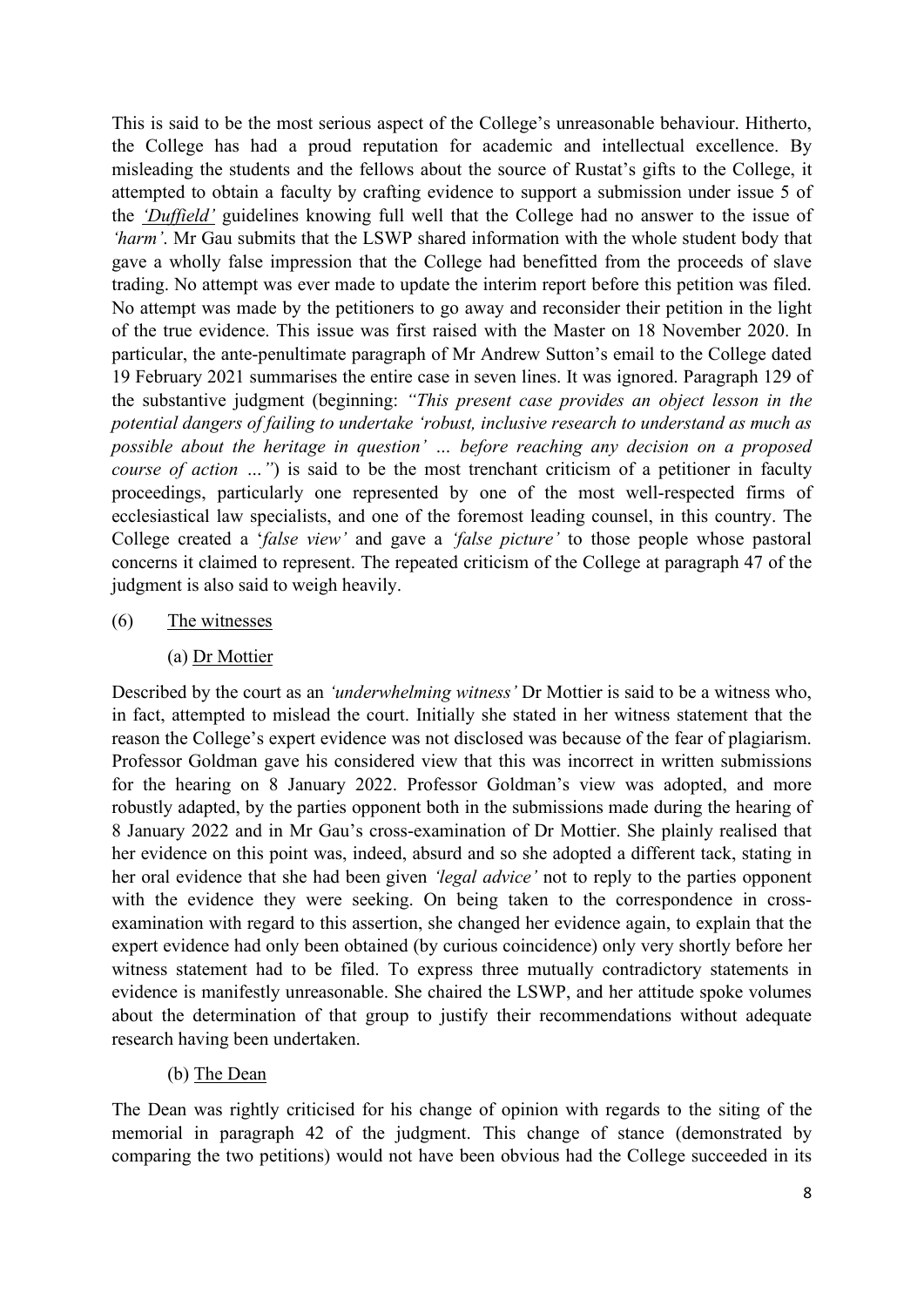attempt to remove the first petition from the bundle (which was made possible by the College's agreement to prepare the court bundles). In the same way as Dr Mottier, the Dean's change of stance demonstrated the College's intention to achieve its aims by allowing the court to be misled. The Dean's attempt to justify the removal of the memorial, in answer to a question from the Deputy Chancellor's at the end of his evidence, is said to have *"demonstrated that the difficulty of mistaking an open question with a bandwagon is that it is painfully easy to fall off".* 

### (c) Mr Vonberg

Mr Vonberg was a witness who was neither independent not impartial. An attempt to shoehorn him into the evidence as an appropriately qualified expert was rightly ignored.

### (d) The Bishop of Ely

It was never clear why the Bishop of Ely was called to give evidence. He could only comment on the evidence that he had been told about by the Master and the Dean. In short, he was required to make comments on information gleaned as a result of the 'false narrative' propagated by the petitioners.

### (7) Expert evidence

The College instructed an expert historian to assist the court. The expert it instructed was not just a fellow of the College, but one who had attended meetings of the LSWP as a member. Whilst purporting to produce *"the fullest possible picture of Rustat's life"* he singularly failed to do so. He reported with accuracy on the hard evidence he had uncovered, yet he made not one mention of any aspect of Rustat's life, save for his small investments in two companies trading in Africa. His full report adopted, or suggested, a new position by the College: that any investment in these sorts of companies was morally reprehensible. Such behaviour reflected the closed mind of the College and its single-minded effort to remove the memorial come what may. The College never obtained, or alternatively never disclosed, any expert evidence about the quality of the memorial or its importance to the Chapel. From the outset, the College was made aware of the importance of the memorial and the harm that would be caused by moving it. The parties opponent had, from January 2021, obtained an expert report. During the course of the litigation, the College, through its solicitors, offered to compile and print off the court bundles. This offer, as it turns out, is said to have amounted to an attempt to claim that Dr Bowdler was not an expert, albeit without making any formal objection to his evidence being used. The College's solicitors did this by persistently filing Dr Bowdler's evidence in a section of the court bundles separate from the other experts' reports. Mr Gau submits that it is disappointing that the College thought that this was a reasonable way to behave. To add insult to injury, never having obtained (or disclosed) any expert evidence, the College insisted on cross-examining Dr Bowdler. It appeared to be an attempt to humiliate an internationally renowned expert in his field rather an attempt to assist the court. In truth, the College had no evidence to undermine Dr Bowdler's evidence. To treat him in the way the College did was wholly unreasonable.

#### (8) The College's change of stance

In its written submissions, dated 24 January 2022, the College had asserted that *'no harm'* would be caused by the removal of the memorial. This required the parties opponent to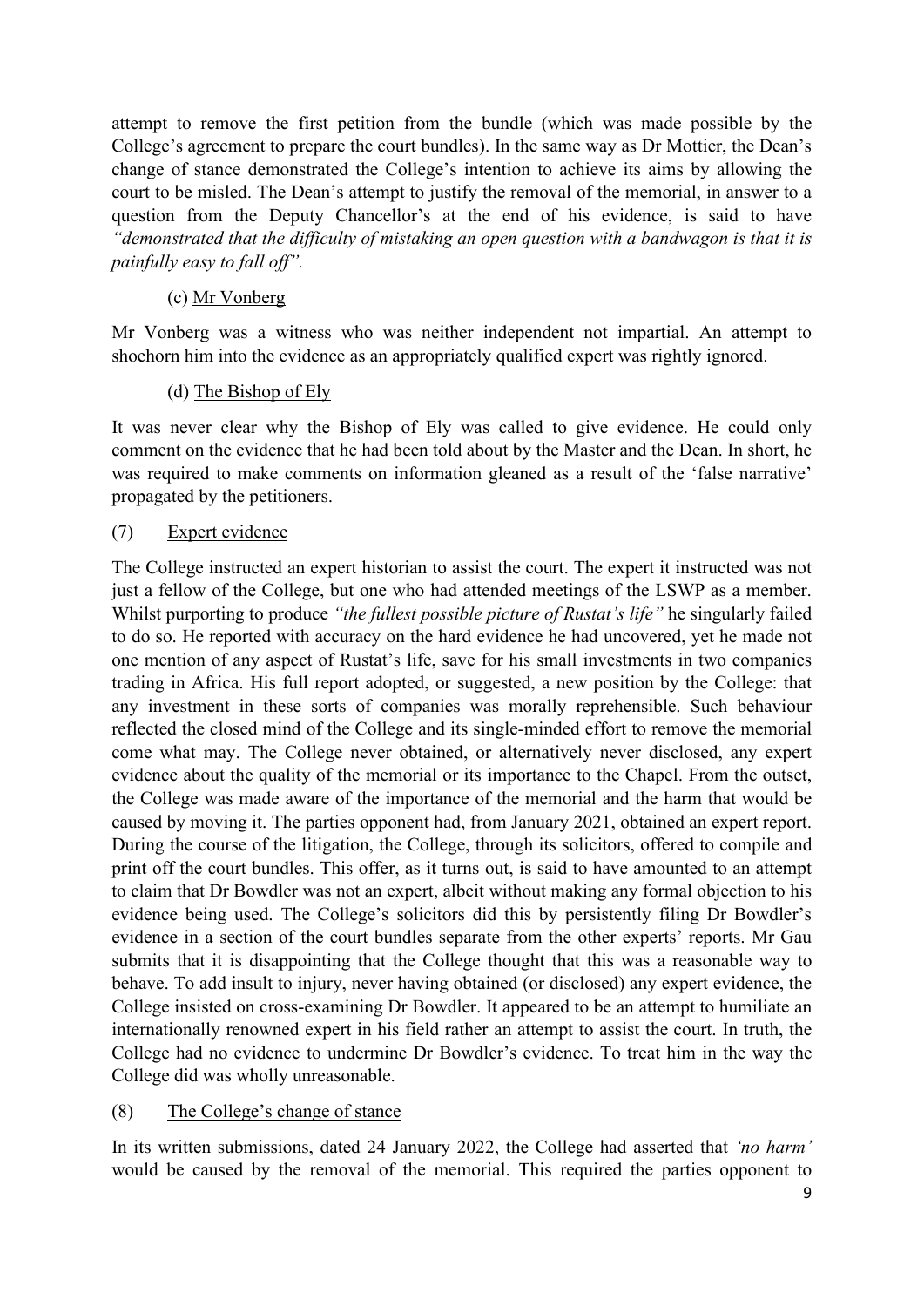advance extensive oral and written submissions and to call an expert witness. The College's submissions in relation to this were finally altered to a much more realistic stance in Counsel's final oral submissions (as noted in paragraph 88 of the judgment). This change of stance exemplifies the way the College has conducted this litigation. It has refused to cooperate with the parties opponent, it has refused to accept the abundantly obvious, it has propagated a false narrative amongst those for whose pastoral care it claims to be concerned, it has issued a petition on incomplete conclusions, and it has withheld evidence from the parties opponent until the last minute.

### (9) Behaviour afterwards

Mr Gau submits that before the publication of the court's substantive judgment, the College, quite inappropriately, posted on its website a robust rejection of the clear evidence that the College had spread a 'false narrative'. The evidence, even by that stage, was clear. To mislead people logging on to the College website is said to be reprehensible, and unworthy of a college within the University of Cambridge. Since the publication of the court's judgment, the College has posted on its website a rejection of the judgment: *"the widespread opposition to the presence of his memorial in the College Chapel is the result of [Rustat's] involvement in the slave trade and not any false narrative allegedly created by the College about the sources of Rustat's wealth"*. Mr Gau says that it is wholly unreasonable and improper to use such a public space to reject the judgment of the court. The Master and other members of the College have sought to undermine the court's judgment by conducting interviews with the media. These behaviours on the part of a hitherto respected academic institution are said to undermine confidence in the process of the court and are wholly unreasonable. If the College wishes to appeal this case they should argue it with proper diligence in the Court of Arches and not in the court of public opinion.

10. In an email to the Registry, dated 4 April 2022, Professor Goldman states that if costs were to be awarded against the College, he would wish to claim costs and expenses totalling £1,646, for his time, accommodation and fuel in matters connected to the hearing in Cambridge, calculated on the basis of a charge of £300 per day (which was his approximate earnings at the time he retired from formal university work two years ago). In a further email dated 8 April, Professor Goldman formally associates himself with the case made for the award of costs to the parties opponent represented by Mr Gau. In addition, Professor Goldman wishes to add his own arguments concerning the College's unreasonable conduct in this case (which he now understands to be a pre-condition for a grant of costs in cases of this type before the consistory courts), as follows:

(1) To seek permission to move such an important funerary memorial, crafted by Grinling Gibbons, placed in the Grade I listed chapel where Rustat himself is buried, and kept there for over 300 years, was always likely to be *"a vain quest"*. It was not reasonable to request moving such a piece when alternative ways of dealing with its controversial nature were, and still are, open to the College. If executed properly, these alternatives would have the support of the parties opponent.

(2) The plan to move the memorial to a ground-floor room in East House in the grounds of the College was also unreasonable as the room was singularly ill-suited for the purpose of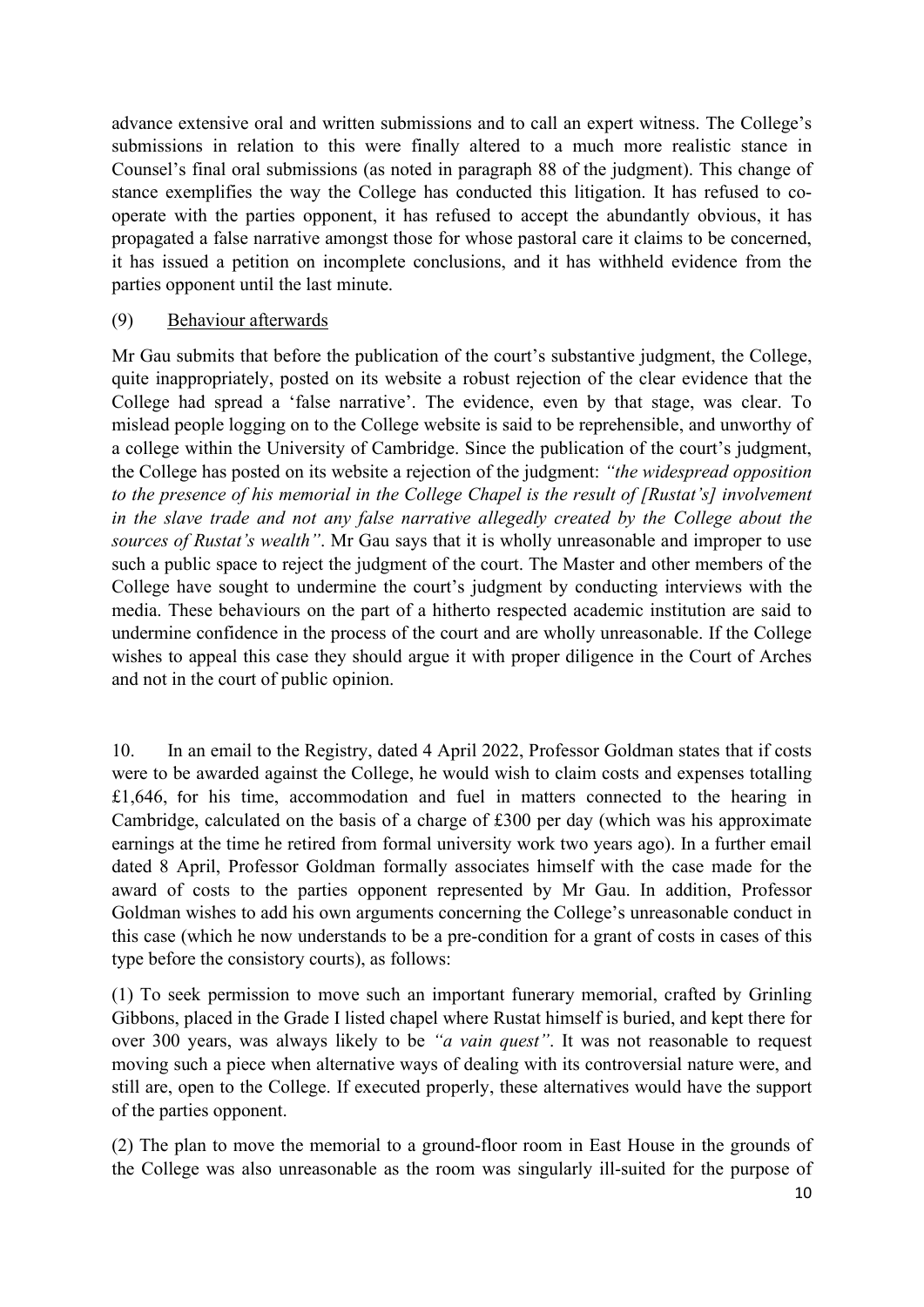housing and displaying a monument of that size, weight, and significance. It was unreasonable of the College to seek a faculty from the diocese before it had made suitable alternative arrangements for the housing of the Rustat monument elsewhere.

(3) It was also unreasonable for the College to apply for a faculty before it had finished its research into the extent of Tobias Rustat's involvement with the Royal African Company and the slave trade in general. In the event, the objectors have discovered that his financial dealings and gains from these investments were much smaller than first thought.

(4) It was unreasonable of the College, acting in its pastoral role, to have fed its students a 'false narrative' about Rustat's life and engagement with slave-trading. Before disturbing and inciting the students, as an academic institution it should have made sure it was in full command of the facts, and presented them accurately.

(5) Having done that, it was unreasonable of the College to come before the court without direct evidence of the pastoral harm it claimed was being caused by the retention of the Rustat memorial in the Chapel. This claim was central to its case, was asserted by college officers, but was unevidenced throughout the proceedings.

(6) The College also behaved unreasonably in failing to share the research of one of its fellows into Rustat's dealings until very late in the proceedings (in December 2021). The research had begun three years prior to this and should have been made known to the parties opponent, and been made available, much earlier. It necessitated the hurried search for another expert historian, Dr Graham, over Christmas and New Year 2021-2022, in which Professor Goldman was centrally involved.

On these grounds, Professor Goldman considers that the College has behaved unreasonably.

### *The College's response*

11. For the College, Mr Hill QC does not resist an order that the College be responsible for the court fees incurred in this matter, to be assessed. As to the incidence of the legal costs, the College does not pursue an order that the parties opponent should pay its costs of the recusal hearing on 6 August 2021, or of the application to vacate the hearing date on 8 January 2022 (notwithstanding that the parties opponent's arguments were rejected at both). However, Mr Hill submits that the two applications for costs should both be dismissed.

12. Mr Hill points out the inter-partes costs jurisdiction is sparingly exercised, and the current EJA Guidance envisages an order being made in relation to a specific element of a party's costs where another party's unreasonable behaviour has led to unnecessary costs being incurred. Mr Hill characterises the current application as novel, and probably unprecedented, because it seeks payment of the entirety of the costs of the parties opponent. There is no alternative claim for a proportion of the costs to be paid, or for the costs of a specific element of the proceedings. The parties opponent contend that the College's *"behaviour from start to finish has been wholly unreasonable"*. Mr Gau's application is expressly pursued on an *'all or nothing'* basis. Mr Hill strenuously resists it for each and all of the following reasons: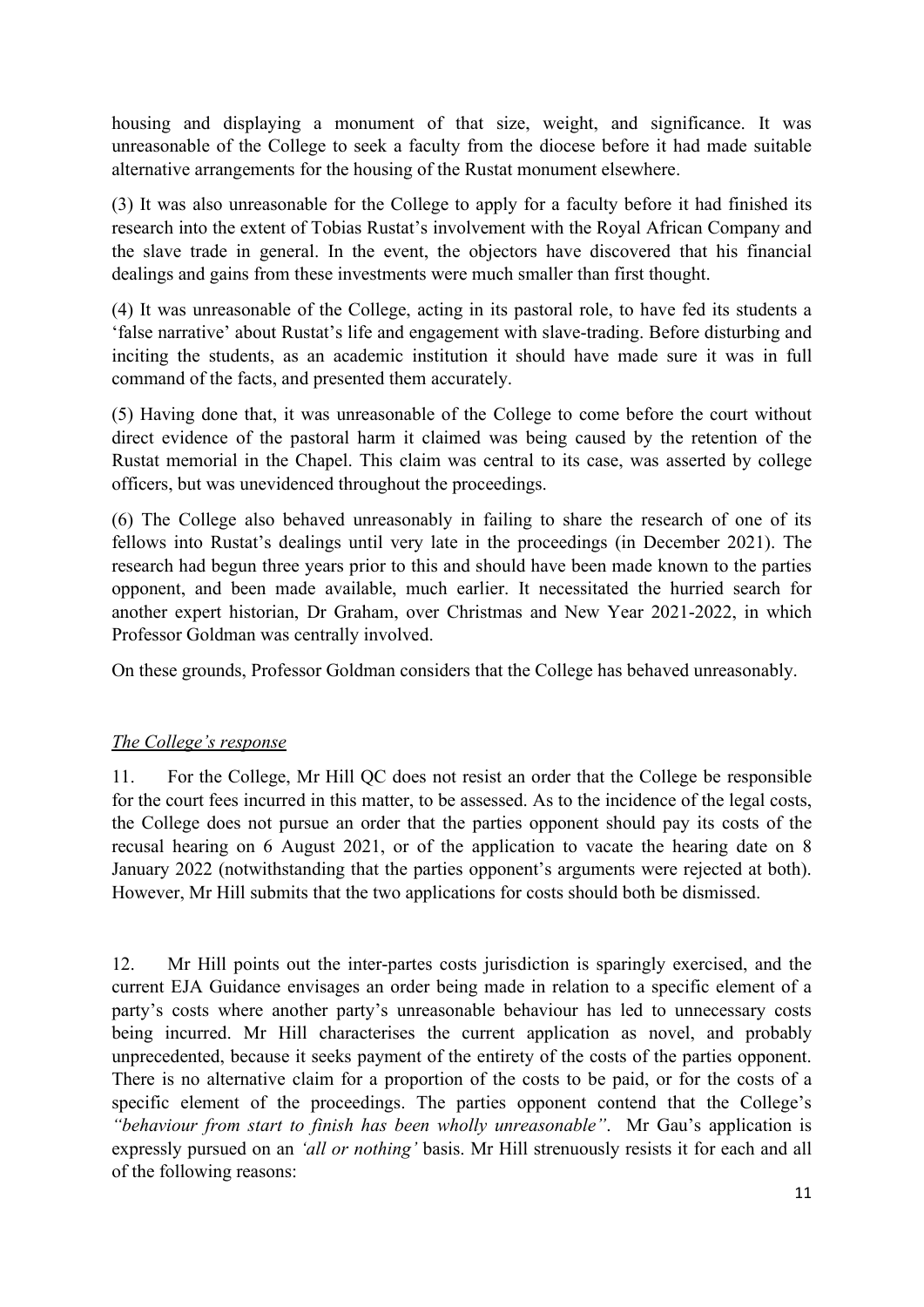# (1) The petition was properly brought

There is nothing in the lengthy and careful judgment to suggest that there was anything unreasonable in lodging and pursuing the petition. It was dismissed on the basis that, upon a detailed analysis, the evidential threshold had not been discharged. It was not dismissed summarily, but after a thorough consideration of the evidence and careful oral and written submissions. The petition failed on the merits, notwithstanding that it had the support, amongst others, of the Church Buildings Council. The Diocesan Advisory Committee did not object to the temporary removal of the monument from the Chapel.

# (2) The College consistently complied with the overriding objective

Mr Hill finds it surprising that the application for costs raises alleged non-compliance with the overriding objective. Mr Hill asserts that Mr Gau took the unusual step of interrupting his (Mr Hill's) closing submissions when he came to paragraph 22 of his speaking note, stating that he (Mr Gau) no longer pursued his assertion that the College had deliberately flouted the overriding objective (which had appeared at paragraph 3 of Mr Gau's opening note). (My own contemporaneous note records that Mr Gau intervened to point out that he had not raised that point.) Mr Hill submits that it is improper to seek to raise a matter which was expressly abandoned in order to bolster the current application for costs; and he also relies upon paragraphs 22 and following of his speaking note. In his reply submissions, Mr Gau describes Mr Hill's account of his (Mr Gau's) intervention as *"a deliberate misrepresentation of the facts*", asserting that he had only been correcting Mr Hill's submission that this claim had been made in paragraph 3 of Mr Gau's closing written submissions when in fact it had been made in his historical written submissions. I am prepared to accept that, in the heat of oral submissions, and towards the close of the hearing, there was a genuine misunderstanding between counsel about what each of them was saying.

### (3) Unreasonable behaviour in the conduct of the litigation as a whole

The College solicitor's passing remark about an *'uphill struggle'* was no more than a recognition that there is a heavy presumption against change where listed buildings are concerned, particularly those with a grade 1 listing. The College collated and filed its evidence which was properly directed to the *Duffield* framework. Any implied professional criticism of Mr Jones is without foundation. It is said to be unfortunate, and regrettable, that the objectors filed reams of paperwork, including a highly emotive and combative written submission, settled by counsel, at a time when the proposal was still at the consultation stage. This was some six months before the objectors elected to become parties opponent. It resulted in the proceedings being out of kilter from the start, something from which they never recovered. This premature intervention was not the fault of the College, which consistently attempted to deal with matters in a proper, and orderly, manner. At the consultation stage, the College was yet to engage legal representation. The opening salvo of those who later became parties opponent was a full frontal attack on the College, questioning its integrity, rather than addressing the substantive issues to be determined. It is now suggested that *'advice was offered'* by the parties opponent on drafting a petition, but only a cursory reading of the written objections is necessary to see that they were not couched in advisory terms; and the attempt to recast those objections for the purposes of this costs application is said to be inappropriate. The consultative documentation that was made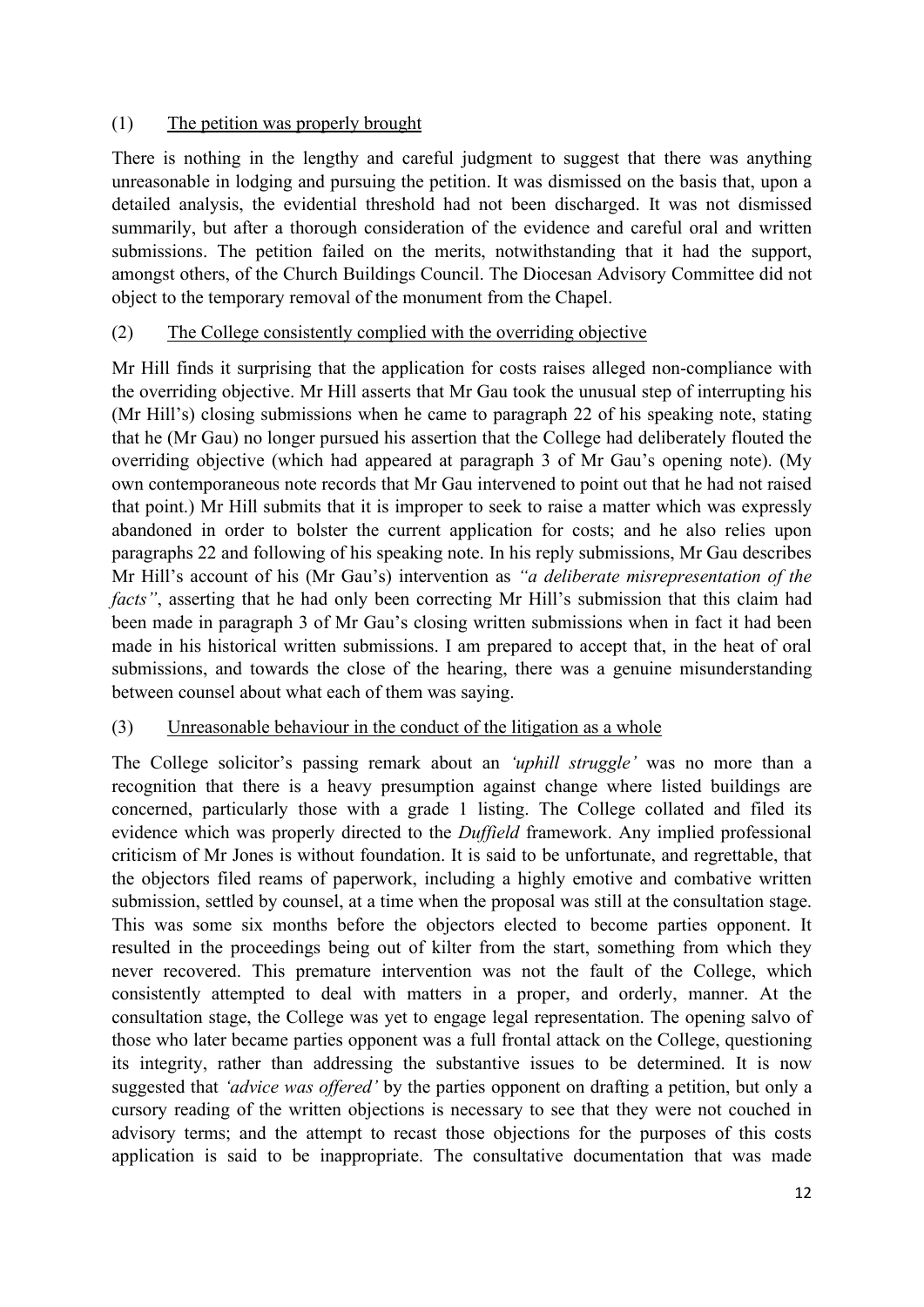available in December 2020 was intended to elicit comment upon which the College would reflect. The petition itself was lodged in May 2021. Chancellor Leonard QC differentiated between the two (in his recusal judgment) by referring to the December document as an application and the May 2021 document as the petition. The *'Application for Directions'* settled by Mr Gau in February 2021 explicitly accepted and averred that the no petition had then been lodged. The unusually combative tone of the written objections to the petition, settled by Mr Gau, was replicated in the application that the Chancellor should recuse himself (which was rejected in terms highly critical of the parties opponent: see paragraph 31 of his judgment) and in the application to vacate the February 2022 hearing (which was also rejected with similar criticisms: see paragraph 32 of my judgment of 18 January 2022). This is where the ad hominem attacks are said to be found. They are said to have been rejected in unambiguous language by Chancellor Leonard QC. Whilst this tone significantly improved for the substantive hearing, Mr Gau's costs application has reverted to the combative rhetoric exhibited during the interlocutory stages. The general tone taken by the parties opponent in their submissions to the court has made it very difficult for the College to engage in any meaningful way. This was not assisted by the fact that communications between the College and the parties opponent have frequently found their way into the media. This is said to have hampered building up trust with the parties opponent. As a result, having undertaken significant engagement during the period of the initial consultation, the College became increasingly reluctant to be drawn into further correspondence. Attempts to settle the case were not rebuffed. The College was justifiably concerned that anything further that it wrote would also be leaked to the press. There was no guarantee that the confidentiality of 'without prejudice' discussions could be maintained with in excess of 60 litigants in person, even if represented by a core group. It was becoming increasingly clear to the College that some at least of the parties opponent were litigating this case through an orchestrated media campaign, and it was better to let the Court simply come to its decision. As events transpired, it is highly unlikely that any accommodation could ever have been reached: the difference of opinion on the removal of the memorial was unbridgeable. Mr Jones's open offer to Mr Perrott (by email dated 8 November 2021) to discuss alternative locations for the memorial (other than East House) did not lead to any engagement from the parties opponent. The allegation that the College failed to trace Rustat's heirs at law is simply wrong: The College engaged a professional genealogist (Ms Sam Kimber), whom they first contacted in May 2021. Ms Kimber responded on 3 June 2021, explaining the process that she would follow and her estimated costs. The College responded on 21 June saying that the costs were high and it would need to take advice as to whether to proceed. The College subsequently wrote on 25 August requesting a report, setting out the work required and the costs involved, in a form that would be acceptable to the court. The final version of the report was completed in November 2021.

(4) The first petition

Mr Hill submits that it is difficult to reconcile Mr Gau's submissions with those contained in paragraph 2 of his Objection to the Petition that: *"… no petition has been submitted to the Registry. The Objectors are in the impossible position of objecting to a petition that does not yet exist."* This is reiterated later in the document: *"… there is, indeed, no petition at all at the time these objections are drafted"*. Whatever the parties opponent say now, their counsel clearly did not treat the December document as a petition, and he said so expressly in the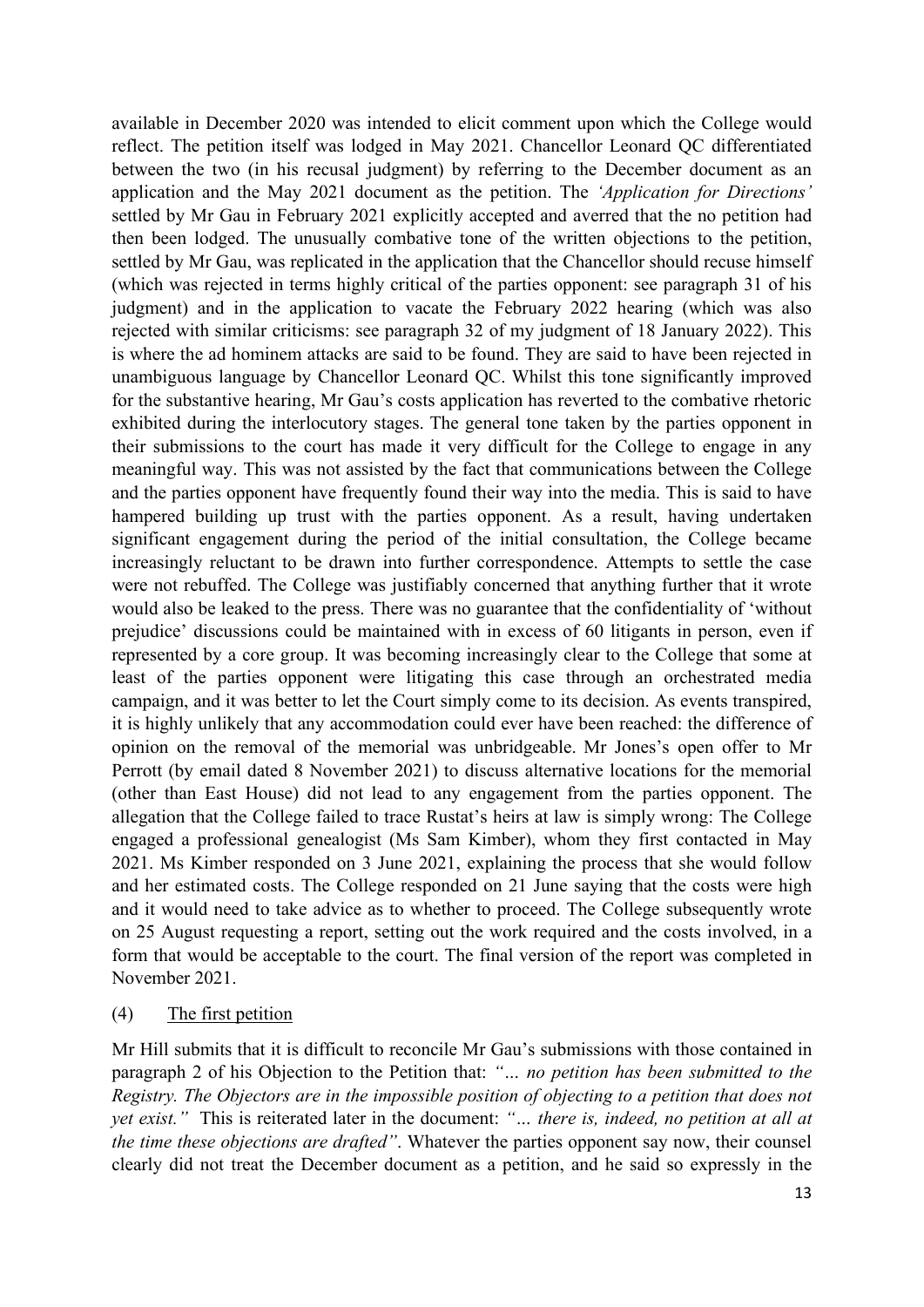Objection that he drafted at the time. Contrary to the submission to the contrary in paragraph 12 of the application, the document at page 119 of the hearing bundle is not a petition but a public notice (in Form 4B). Further, on or about 25 February 2021, the parties opponent invited the court to give directions with regard to the *"proposed petition"*, but the Registry declined to do so on the basis that there was no petition (and thus no faculty proceedings) at that time.

# (5) Failure to disclose information

It is the practice of the consistory court to give directions for the filing and service of evidence. The College carefully followed those directions, in accordance with a timetable to which the parties opponent had given their consent. The issue of the expert evidence was dealt with at a preliminary hearing and should not be reopened. The parties opponent were granted the indulgence of the court notwithstanding their oversight in not instructing an expert historian earlier. The allegation in paragraph 13 of the costs application that the LSWP was *"wholly biased"* and *"had formed a fixed and immoveable view about the monument"* is false and unsupported by any findings of the Deputy Chancellor. All of the documents referred to in paragraph 13 of the costs application are correspondence written before any individuals became parties opponent. They identified themselves as alumni who were corresponding with the College about the proposals made in December 2020. The College received communications from 318 alumni in 2021 regarding its proposals, both positive and negative, and it responded to all of them. This can hardly be described as unreasonable conduct. The expert report of Dr Edwards had nothing to do with the LSWP. The parties opponent are said to have confused the work of the LSWP, which was undertaken to facilitate a discussion within the College about the legacy of slavery, with the research undertaken by Dr Edwards specifically for presentation to the court as expert evidence. The timing of Dr Edward's research was in response to matters raised by the parties opponent and could not be undertaken until the National Archives had reopened following the pandemic. This research was prepared for this litigation in accordance with the directions given by the Deputy Chancellor and the timetable, which had been set with the concurrence of the parties opponent. Mr Hill cannot understood how it can be argued that compliance with the court's directions is somehow unreasonable. There was no *'late disclosure'* as alleged by the parties opponent.

### (6) Failure to carry out the most basic steps to obtain a faculty correctly

Mr Hill states that it is not unknown for petitioners to overlook certain requirements of the faculty jurisdiction. The College was not legally represented at the time of the December 2020 consultation. The guidance on contested heritage was not issued until May 2021, therefore postdating any alleged breach in December 2020 when the consultation documents were circulated. However, a statement of significance was served with the May petition (pages 20-22 of the hearing bundle) complying with both the Faculty Jurisdiction Rules and the Church Buildings Council's Guidance.

### (7) The 'false narrative'

The parties opponent place much reliance upon a so-called false narrative. It should be remembered that: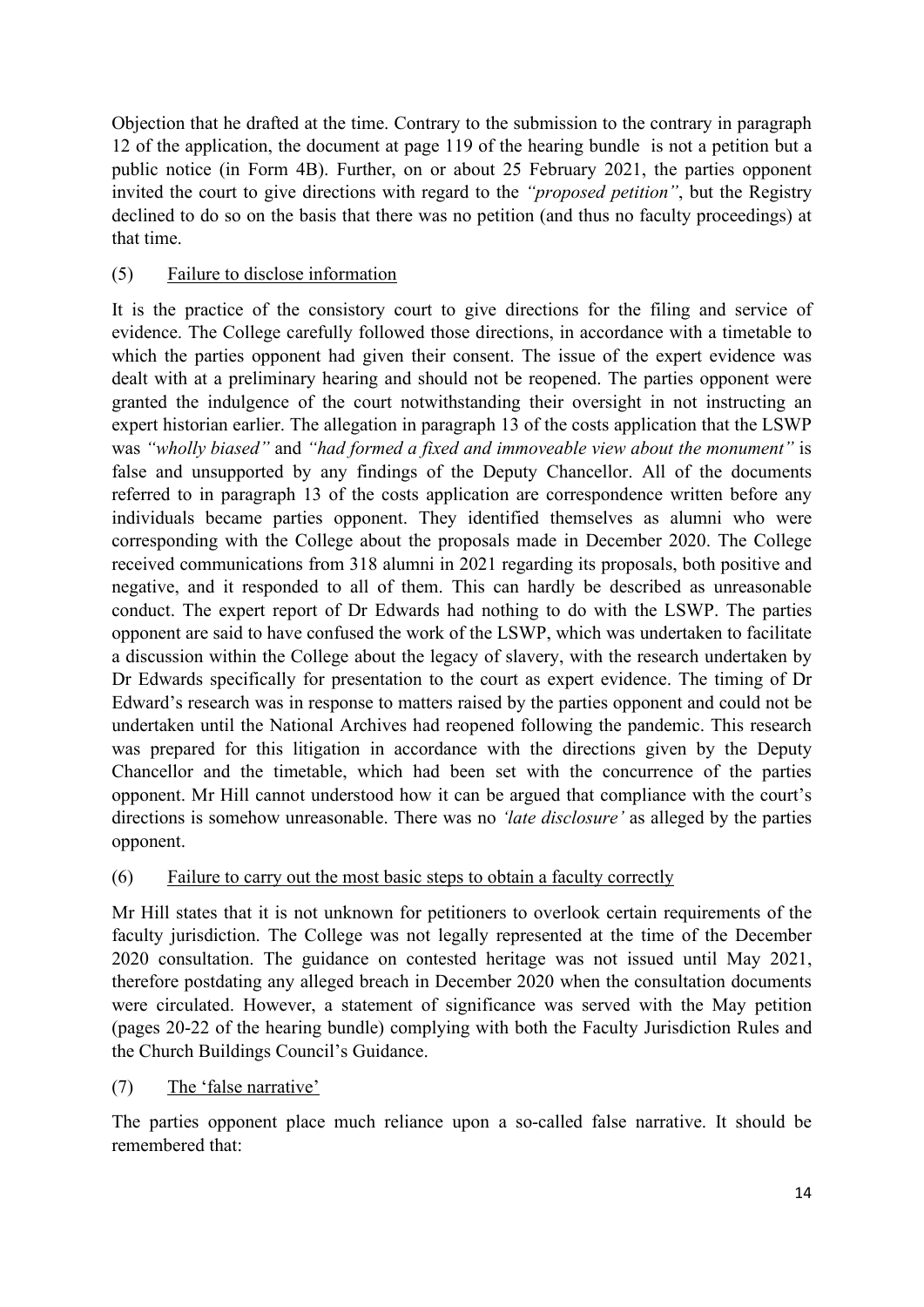(a) The petition was never pursued on the basis that such part of Rustat's wealth as was given to the College was derived from the profits of slave trading. To the contrary, it was Rustat's role as a slave trader, viewed at the end of his life, and as commemorated by his memorial, which formed the basis of the College's concerns.

(b) The suggestion that the proposal was animated by '*tainted money'* was never part of the petitioner's case. All the information which the College distributed to the student body was fair, accurate and balanced.

There is no direct evidence that information provided by the College, including from the LSWP, gave a *'wholly false impression that the College had benefitted from the proceeds of slave trading'*. The criticism made by Mr Gau (and recorded in paragraph 41 of the judgment) was based on a single email from a Jesus College Student Union representative dated 19 December 2021, who did not identity as a member of, or claim to represent, the LSWP. This was not sent by the College, nor seen by the College, and was certainly not approved by the College. Mr Gau is then said to quote selectively from emails sent by other students, which are said to support his contention. If one reads all of the emails (at pp 785- 847 of the hearing bundle) one is said to find that they express and make a variety of views and statements. Mr Hill disputes that the LSWP presented incorrect facts about Rustat. To the contrary, its November 2019 interim report clearly stated that Rustat had obtained much of his wealth from sources other than the slave trade; and then goes on to state, as its key conclusion (at p.10):

*The facts of Rustat's involvement both with the College and in the slave trade are not in doubt; they have been widely known for years, and are discussed both in scholarly studies of the Royal African Company and the University Library, and in his entry in the Oxford Dictionary of National Biography. Further archival research might supply more detail about his finances and the precise degree of his involvement in the management of the Royal African Company; but we can be clear that Rustat had financial and other involvement in a slave trading company over a substantial period of time, including at the time when he donated to the College. This involvement has never been fully acknowledged by the College, and current accounts of Rustat's life on the website and in the College history do not mention it.* 

This assessment was subsequently supported by the expert report produced by Dr Edwards, and was substantially affirmed by Dr Graham (the expert historian appointed by the parties opponent). The parties opponent produce no evidence that the College stated that Rustat made most of his wealth from the slave trade or that his donations to the College were sourced from profits from the slave trade. The Deputy Chancellor commented (in paragraph 130 of his judgment) that if the College did not know that a false narrative was spreading unchecked, then it cannot have been as much in touch with the views of its students as it claims. Mr Hill submits that it must be remembered that the emails which contributed to this finding were sent to the Registry, and not to the College; and that they were not seen by the College itself until the bundle was circulated shortly before the hearing. The College did not actively create a *'false view'* or give a *'false picture'*. At worst what the College is accused of is not being aware of the misreading of the evidence and reports which it had circulated and then failing to correct this misreading. Unreasonable conduct justifying a costs order would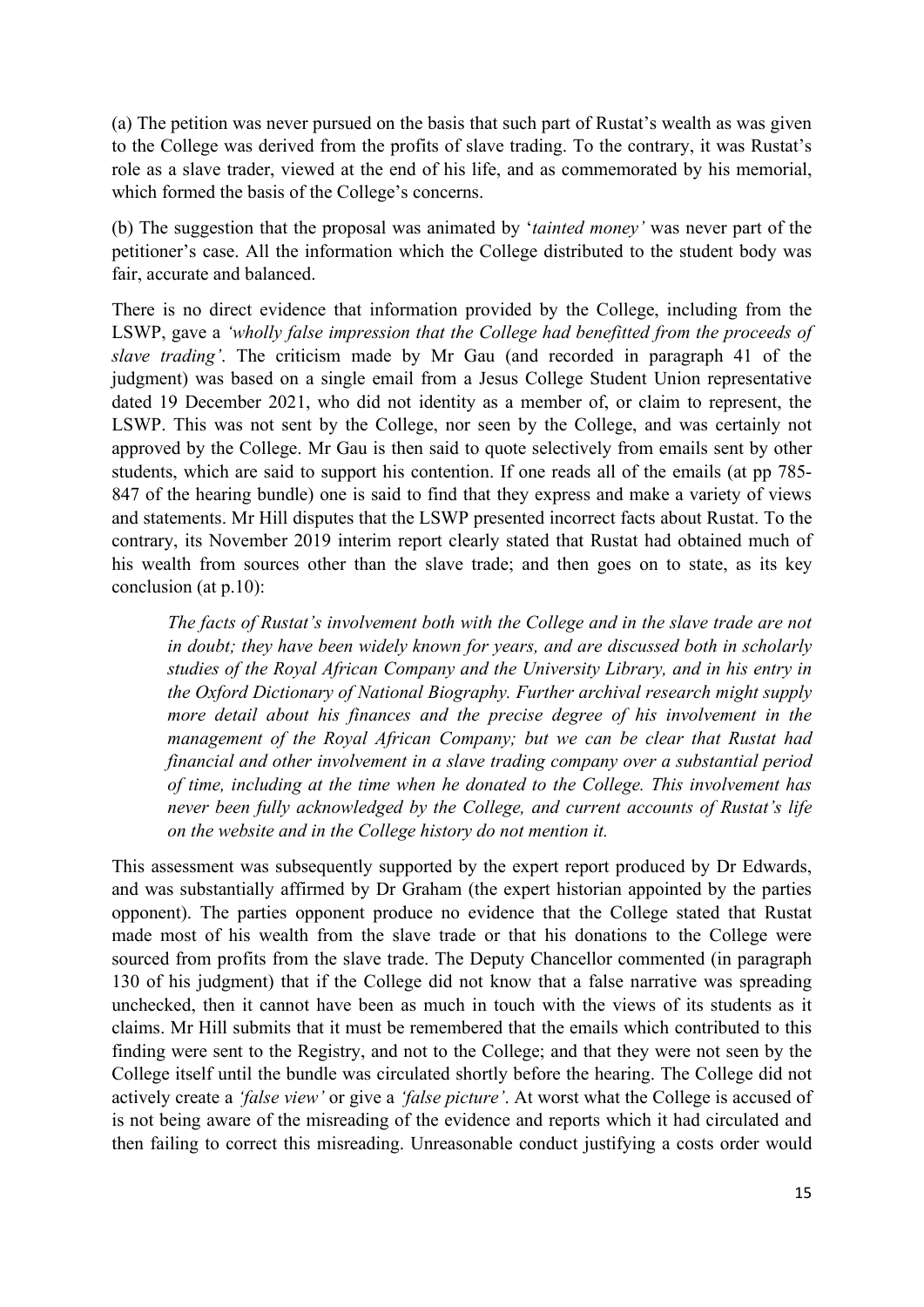require substantially more than this, such as a deliberate intent to mislead. No such intention existed here; and none was found by the Deputy Chancellor.

### (8) The witnesses

Mr Hill submits that there is nothing in the criticisms of the various witnesses to suggest that the College itself acted unreasonably in relation the proceedings. The fact that Dr Mottier was found to have been underwhelming is not proof of unreasonable behaviour by the College. The fact that the Dean changed his view as to the re-siting of the memorial is indicative of open-mindedness and a willingness to consider fresh evidence and changes of circumstance. The criticism of Mr Vonberg seeks to look behind the Deputy Chancellor's finding (at paragraph 58 of the substantive judgment) that *"I am satisfied that Mr Vonberg is appropriately qualified, as an architect accredited in building conservation, to express an opinion on such matters. I reject Mr Gau's submission to the contrary".* Architects regularly give evidence in support of parochial petitions based on their professional expertise. The Bishop of Ely shares a cure of souls with the Dean and he is the Visitor to the College. Where a principal issue for the court was the extent to which the mission and witness of the Church of England are compromised by the presence of the memorial, it would have been surprising if he were not to give evidence.

# (9) Expert evidence

Mr Hill makes the following points with regard to the expert evidence:

(a) The College took the reasonable view that the matters concerning Rustat that were agreed in the Joint Report were sufficient to satisfy the evidential threshold in consequence of his roles with, and investment in, companies that traded in enslaved people. That was all the petitioner needed to prove. The Deputy Chancellor took a different view and one more narrowly focused on following the money. The petitioner's conduct in this regard cannot be categorised as unreasonable.

(b) Dr Bowdler's evidence was not in the proper form for an expert's report, and the party opponent's list of witnesses did not differentiate between witnesses of fact and experts. Each party had permission to rely on two experts. The parties opponent relied on Professor Biggar as an expert, and they later added Dr Graham (an historian), so Mr Hill says that it looked as if Dr Bowdler was being presented as a witness of fact. Hence clarity was sought as to which section of the bundle was the most appropriate. As it happens, Professor Biggar's report was withdrawn on the afternoon before the hearing and was not relied upon by the parties opponent. Dr Bowdler was treated with respect and courtesy. The allegation that he was *"humiliated"* is strenuously resisted. Mr Hill explains that it became necessary to crossexamine Dr Bowdler in order to rebut the novel, and unexpected, contention, advanced by Mr Gau and put in clear terms to each of the College's principal witnesses, that there was a category of *"Duffield experts"* who give evidence on the application of the *Duffield* questions, performing an exercise which rightly vests in the Chancellor. Dr Bowdler roundly rejected this contention, and he confirmed that there was no such field of expertise; and this was accepted by the Deputy Chancellor. All Dr Bowdler could testify to were heritage issues within his expertise. He accepted he was not familiar with the *Duffield* framework and had simply answered a series of questions given to him to answer. He accepted that these questions were shortened, or attenuated, versions of the actual *Duffield* questions.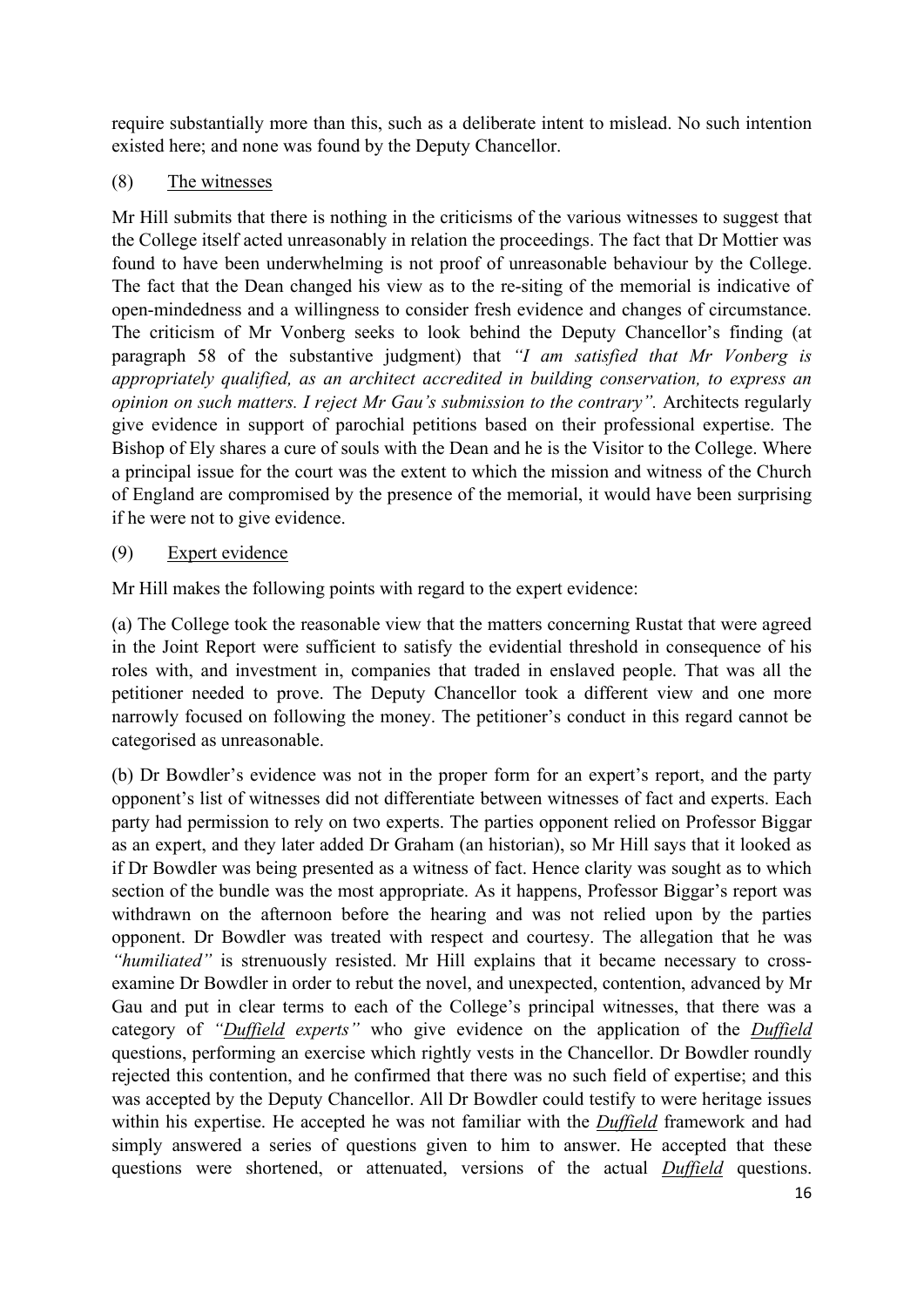Significantly, he accepted that he could not comment on the issue of justification, namely the pastoral and missional context. These responses were helpful to the College's case and took away a plank of the argument advanced by the parties opponent.

# (10) Change of stance

It was perfectly tenable for the College to contend, in the alternative, that there would be no harm to the significance of the Chapel as a building of special architectural or historic interest; but that if there were, it would be significantly less than that claimed by the parties opponent who, for the most part, had spoken of the harm to the memorial itself, rather than harm to the significance of the Chapel. The fact that counsel for the College made a concession in closing submissions to assist the court, after all the evidence had been heard, is a matter to be applauded, not criticised. There was nothing unreasonable in this.

# (11) Behaviour afterwards

There is nothing improper in how the College has conducted itself since the hearing. But even if there were, it cannot be said that it has added to the costs incurred by the parties opponent.

13. Mr Hill concludes his principal submissions in response to those of Mr Gau by emphasising that the Deputy Chancellor rejected the petition on its merits after a full hearing, during which no time was wasted. None of the Deputy Chancellor's findings constitute evidence of unreasonable conduct which has led to the incurring of unnecessary costs. The application for costs is made on an '*all or nothing'* basis. It therefore fails.

14. In the event that the parties opponent seek to amend their application and pursue, in the alternative, a claim for a partial contribution towards their costs, the College would expect to be afforded the opportunity of responding in writing. The parties opponent have demonstrated no causal nexus between the particular elements of costs claimed and any provable instance of unreasonable conduct. Without prejudice to the specificity of any future representations, the College will contend that:

(1) The parties opponent cannot claim any costs incurred prior to the issue of the petition (May 2021).

(2) The parties opponent cannot claim any costs incurred prior to their becoming parties opponent (July 2021).

(3) The parties opponent cannot claim any costs in respect of the recusal application, or of the application to adjourn the hearing, as neither succeeded.

(4) The parties opponent cannot claim the costs of Professor Nigel Biggar as they elected not to rely on his evidence.

(5) The secretarial support is unparticularised.

(6) The pupil travel and accommodation are irrecoverable. The College was not notified that she had been retained, nor of the basis of her retainer.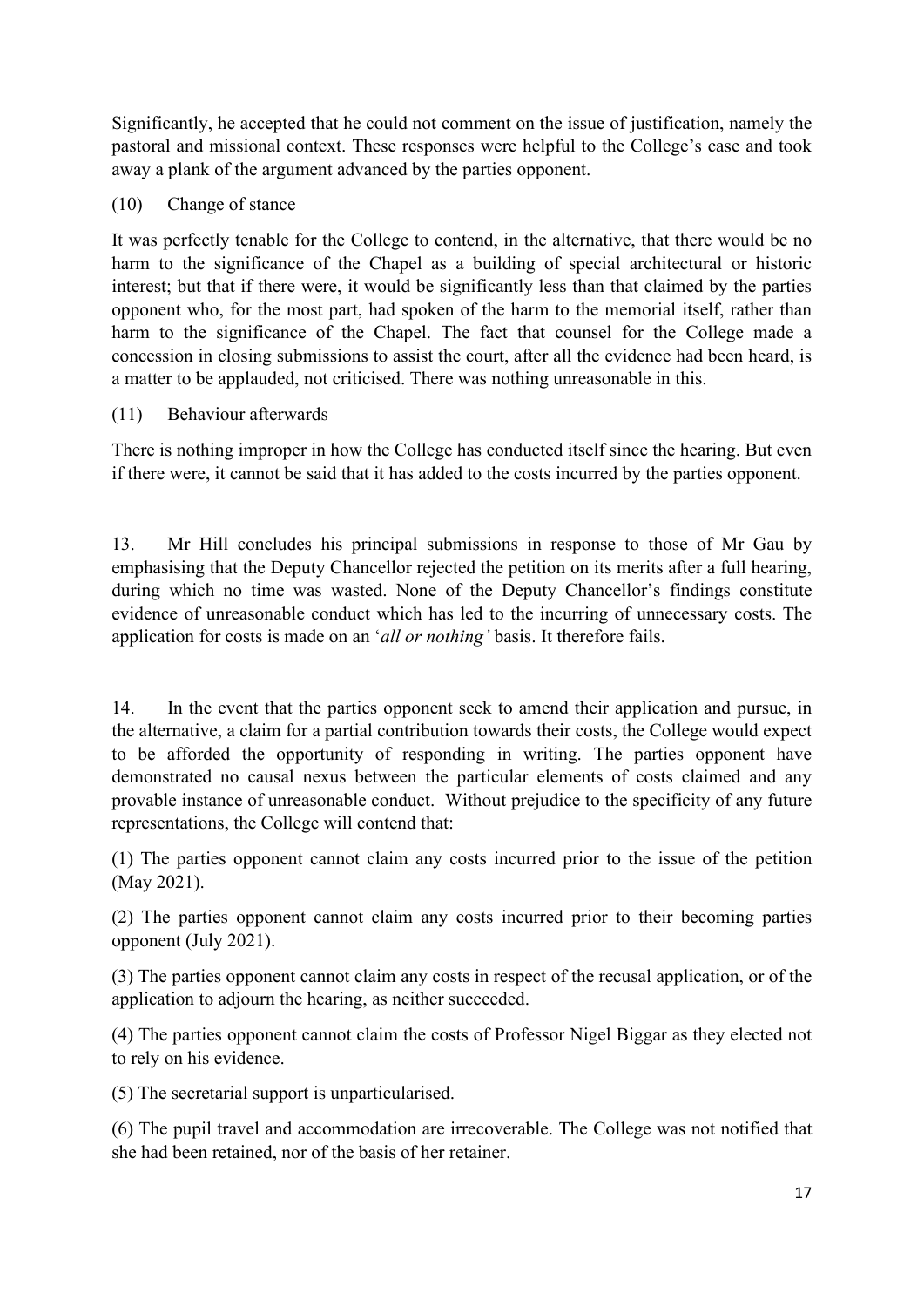(7) Mr Emmison withdrew as a witness and the College generously agreed that Mr Farley could adopt his witness statement and give evidence in his place. They cannot both claim for attendance at the hearing.

(8) The College provided a room and meals for the parties opponents, including their experts. They did so without charge. These matters are irrecoverable.

(9) There is no breakdown of the hours claimed by the individual parties opponent, and there is an element of double recovery with regard to Mr Emmison and Mr Farley.

15. Without thereby intending him any disrespect, Mr Hill deals with Professor Goldman's separate application by way of postscript. In relation to the generality of the application, he repeats and adopts the foregoing submissions. As to the individual grounds enumerated by Professor Goldman, Mr Hill responds, in the order in which they appear in his email of 8 April 2022, as follows:

(1) It cannot be said that the petition was unreasonable because it was a *'vain request'*. It had the support of the Church Buildings Council and others. It was a proper petition to bring.

(2) It cannot be said that East House was *'singularly ill-suited'*. It had the support of the Church Buildings Council, the Society for Protection of Ancient Buildings, and Historic England, which are generally regarded as conservative organisations. None of the parties opponent came up with an alternative location within the College which might be more suitable than East House.

(3) This case was never about financial profits derived from slave trading, but the commodification of human beings through the slave trade in which Rustat was unquestionably involved, as conceded in the Joint Expert Report. It was not unreasonable to petition on this basis.

(4) The College did not set out consciously to pursue a false narrative. It was very careful in putting out complete and neutral statements. It is regrettable that an individual student, over whom the College had no control, misstated one matter; and this only became known to the College when the bundles were prepared shortly before the hearing.

(5) The College took the view that it did not wish to subject its students to the intense media pressure of giving evidence in these proceedings or to expose them to any risk of harm. It elected instead for the Dean to speak to these issues, drawing on his direct conversations with a range of students in his pastoral care. This may have been a misjudgment, but it was certainly not unreasonable, as events on the eve of the hearing, and subsequently, have borne out.

(6) Dr Edwards was commissioned to provide an expert report in accordance with the timetable set by the court with the concurrence of the parties opponent (including Professor Goldman). He produced his report within the agreed time frame. There is nothing unreasonable in this.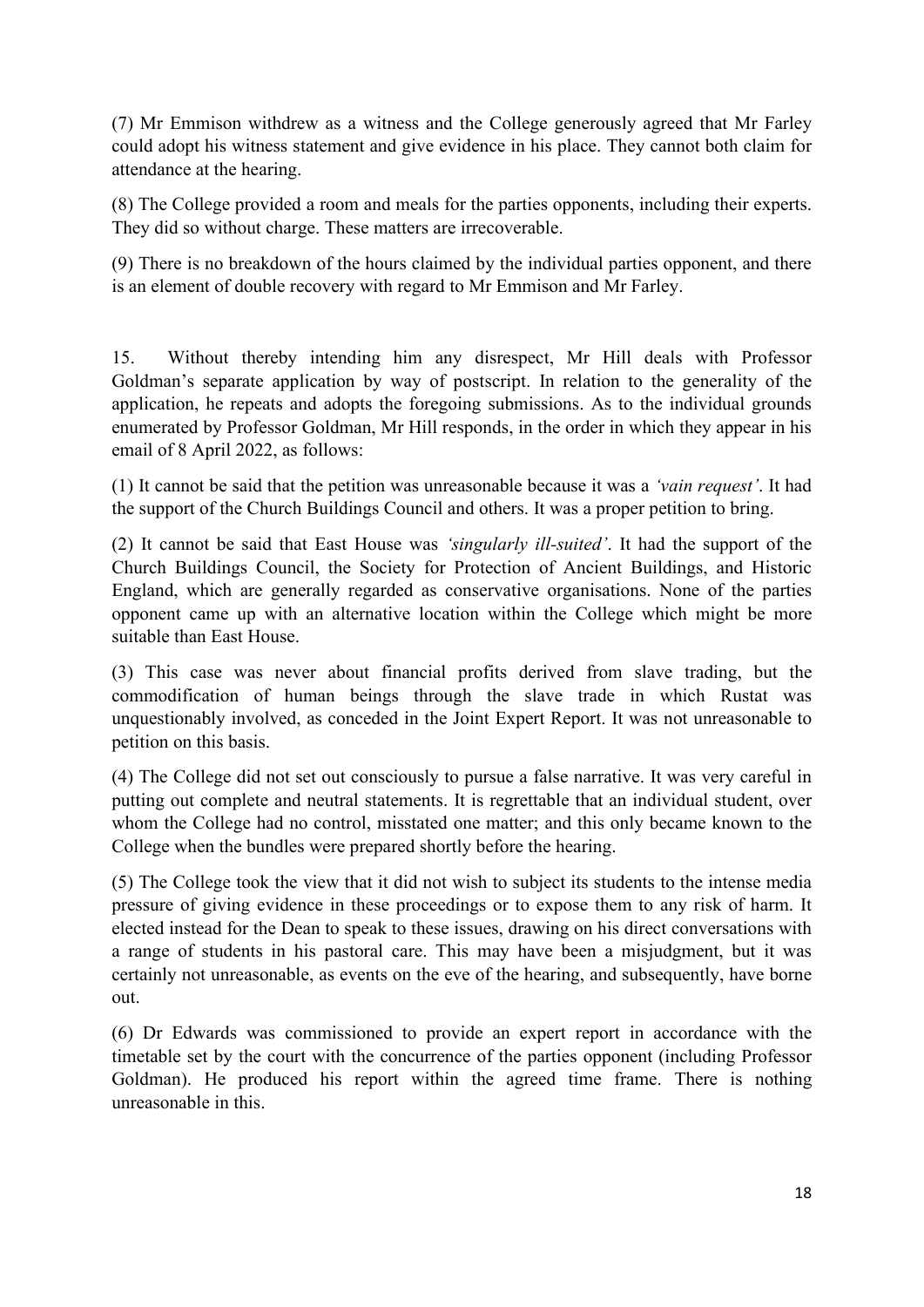Finally, Mr Hill asserts that the daily rate of £300 claimed by Professor Goldman is excessive because he has been retired from university teaching for two years and has therefore sustained no loss of earnings.

## *The parties opponent's reply*

 16. Mr Gau begins his written reply to Mr Hill's submissions by citing the whole of paragraph 129 of my substantive judgment. Mr Gau states that it was to be hoped that the College *"would chose to reflect on such an excoriating assessment of its behaviour"*. To the contrary, it chose not to inform either the parties opponent or the Registry that it was not going to appeal the decision of the Deputy Chancellor. Instead it chose to use a public relations company to issue a press release; and it subsequently decided to submit numerous articles to the press, authored by the Master and the Dean, criticising the court's decision. They did so by creating a *'fresh false narrative'*, namely that the **Church** had failed in its decision-making with regard to the Rustat memorial. In the course of this *'fresh false narrative'*, the College has deliberately attempted to misrepresent the behaviour of the Deputy Chancellor and the parties opponent, and choosing to defame either the parties opponent or their counsel. Contrary to the College's submissions, its behaviour subsequent to the judgment is demonstrative both of its contempt for the process of this court and of its wholly unreasonable behaviour to the parties opponent throughout the course of its attempt to remove the memorial. The represented parties opponent believe it is important that examples of this are brought before the court to show clearly that what has happened since the judgment is a continuing course of behaviour that has applied throughout. Mr Gau cites statements attributed to the Master and the Dean in editions of the Guardian published on 26 March, 12 and 14 April 2022, the Times on 12 April 2022 and the Church Times on 5 May 2022.

### 17. Mr Gau makes the following points by way of reply to Mr Hill's submissions:

(1) It will *"intrigue"* both the Chancellor and the Deputy Chancellor that the parties opponent's application that the former should recuse himself *"failed"*. However, this is said to be further evidence of the College's *"persistent and baffling ability to propagate false narratives"*.

(2) The College has misread, or deliberately failed to understand, paragraph 5.7 of the EJA's Guidance on Costs. Nowhere does it state: *"The inter-partes costs jurisdiction is sparingly exercised and the Guidance envisages an order being made in relation to a specific element of a party's costs where another party's unreasonable behaviour has led to unnecessary costs being incurred."* The College goes on to claim: *"This application is expressly pursued on an 'all or nothing' basis. It is strenuously resisted…"* Costs are at the discretion of the Deputy Chancellor; and it is for him to decide how much of the parties opponent's costs should be repaid due to the College's unreasonable behaviour. The College's persistent and deliberate misinterpretation of applications is said to have bedevilled this process. The parties opponent again commend the *"thoughtful"* new draft Guidance on costs to the Deputy Chancellor.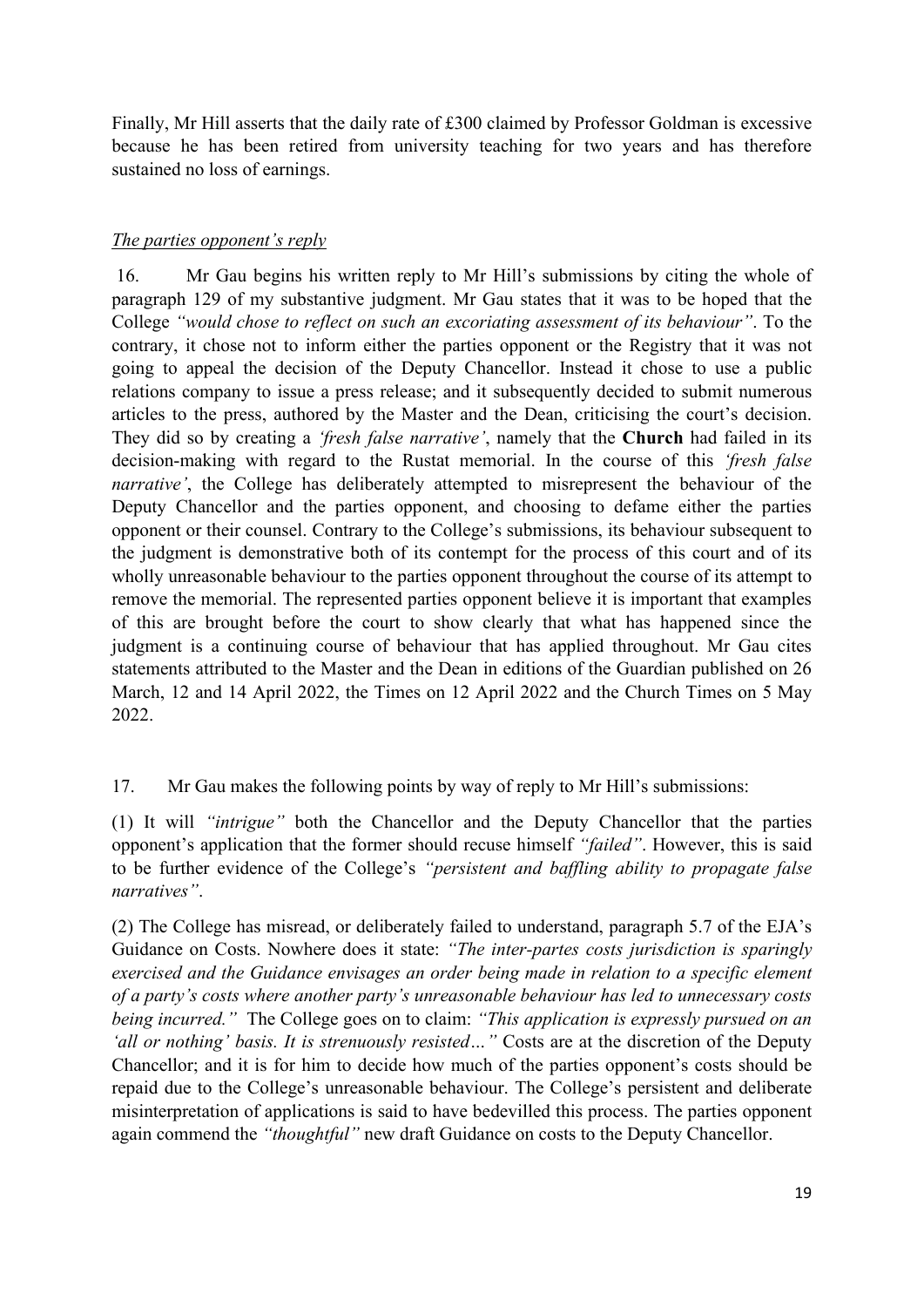(3) Claiming that *"the petition was properly brought"*, the College now attempts to relitigate the claim it so comprehensively lost without lodging an appeal by praying in aid the support of the Church Buildings Council and the Diocesan Advisory Committee. It neglects to reflect that their support was obtained by the generation of a 'false narrative' to the College's students.

(4) In response to the claim by the College that it was unaware of the material that had been sent to the Registry in support of its claim until the bundles were prepared shortly before the February hearing, Mr Gau submits that this shows a surprising lack of interest in the material on which the College was relying on and this is rather hard to reconcile with the fact that the parties opponent were very much aware of it. In fact, the materials relating to supporters were circulated by the Registry to all the parties on 24 November 2021, some two months before the bundle was circulated. To enter litigation without having read the papers is demonstrably unreasonable behaviour. To continue with such litigation once the true position has been discovered is also unreasonable behaviour.

(5) The College maintains its criticism of the parties opponent's research but this is said to have been wholly vindicated by the experts. Dr Mottier's evidence was robustly criticised by the Deputy Chancellor, whose conclusions the Master has attempted to brush away in her media campaign.

(6) Mr Gau describes Mr Hill's response to the parties opponent's submissions accusing the College of unreasonable behaviour as an attempt to *"smear"* the behaviour of the parties opponent. The College's solicitors are said to have repeatedly refused to disclose when they were first instructed by the College. Mr Gau submits that Mr Hill's response amounts to a belated admission that the College has failed to comply with the overriding objective. This is said to provide the third explanation for this. Dr Mottier first claimed that this was due to fear of plagiarism, then that it was because the College was advised not to engage with the parties opponent on legal advice. This final excuse - the general tone taken by the parties opponent in their submissions to the court, and the fear that they would leak any discussions to the press - should also be rejected. Mr Gau disputes that the submissions drafted on behalf of the parties opponent contained any ad hominem attacks or that they were of a hectoring or combative tone. No specific examples of this have been given; and even if there were some suggestion that this was the case that should not have presented any obstacle to the College engaging with the parties opponent. Mr Gau characterises Mr Hill's assertion that this was *"not assisted by the fact that communications between the petitioner and the parties opponent frequently found their way into the media"* as *"fanciful"*; first, there is no evidence produced to support this and secondly this point was not made in any of the College's witness statements or oral evidence. The only time this was raised in correspondence with the College's solicitors was shortly before the February hearing when the subject of disclosure of information (not correspondence) to the press was raised and this was firmly rebutted by Mr Farley on behalf of the parties opponent. There is no evidence of the parties opponent "*leaking"* information to the press or that *"some at least of the parties opponent were litigating this case through an orchestrated media campaign"*. This again was not the case and it is another fanciful suggestion. Mr Gau suggests that perhaps the key point is the view of the College that *"the difference of opinion on removal was unbridgeable"*, a view which sustained the College's unreasonable refusal (for over a year before the February hearing) to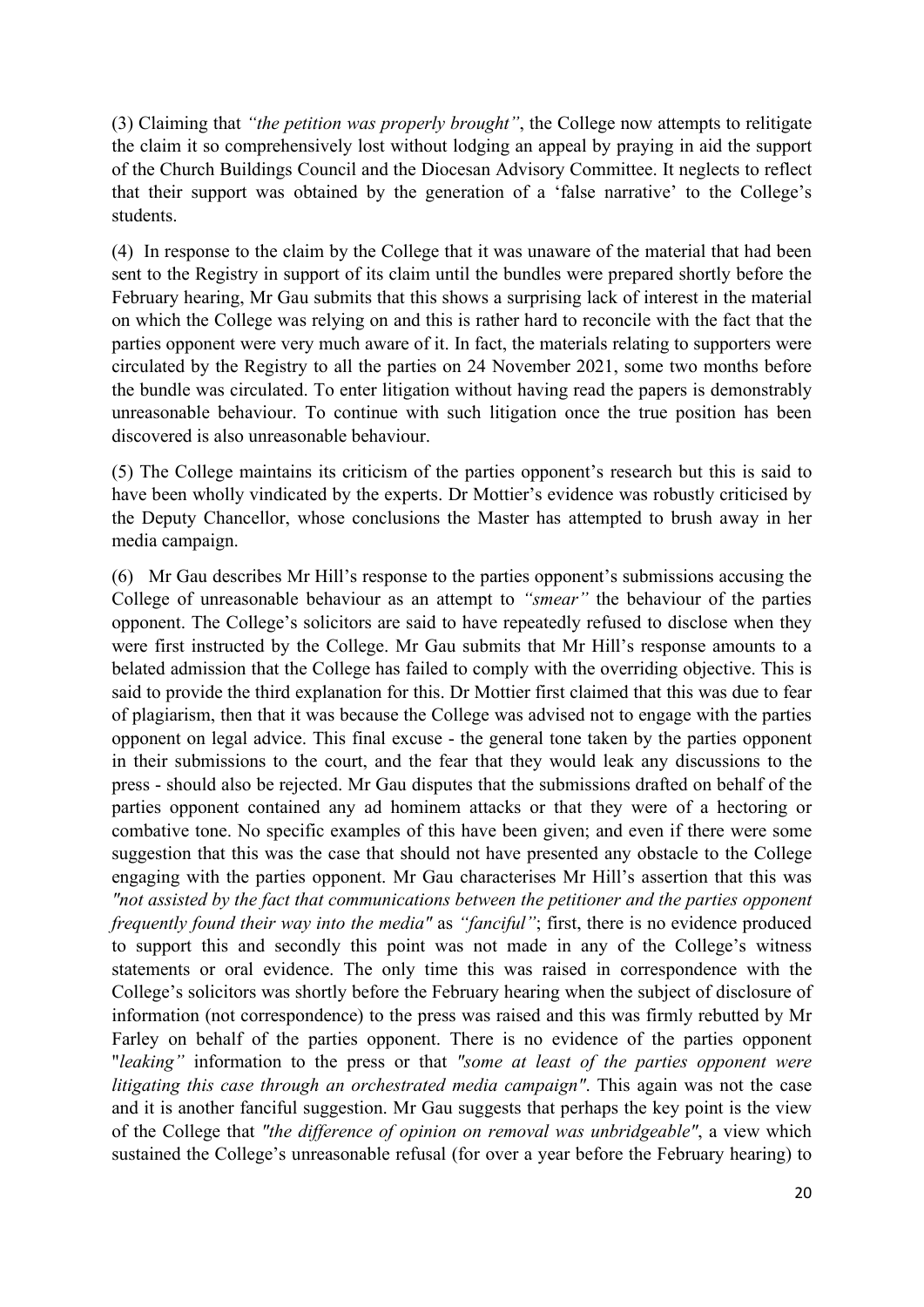enter into any meaningful discussions. Without a dialogue it makes compromise impossible. The parties opponent also bring to the court's attention the College's press release of 12 April 2022 (which, it is said, remains on the College website) as showing the true attitude of the College to the hearing and the judgment and its continuing unreasonable behaviour towards both the court and the parties opponent. This asserts that the LSWP'S *"findings, as well as the position taken by the College, were misrepresented by others in court"* and that *"we believe this judgment is fundamentally wrong"*. The published allegation of misrepresentation of the LSWP findings and the position of the College *"by others in court"* is said to be a deeply serious one, which the Master has declined to clarify, appearing *"to take the view that it is in order for her to make an allegation, refuse to substantiate it and leave it openly on the record (which it still is)"*. Leaving aside the other issues to which this may give rise, the view of the parties opponent is that it is evidence of the continuing unreasonable (and some might say unacceptable) behaviour of the College, which has been endemic to its handling of the issues. Finally, on this aspect of the case, Mr Gau says that no evidence was provided at any stage of the hearing about the College's engagement with the professional genealogist.

(7) Mr Gau characterises Mr Hill's submissions about the 'false narrative' as an attempt to undermine the Deputy Chancellor's judgment (much as the College and its public relations company have attempted in their media campaign). If the College believes that the judgment is flawed, the place to argue that is in the Court of Arches, not in a costs application, let alone in the media.

(8) In relation to expert evidence, Mr Gau submits that the College now accepts that it quite deliberately moved Dr Bowdler's statement from the expert section to the lay witness section of the hearing bundle. No explanation was ever given for this at the time, despite repeated requests. That is plainly unreasonable behaviour.

(9) The College attempts to justify its last-minute change of stance, which should have been conceded before the hearing. Much time is said to have been wasted in pointless cross examination, an exercise criticised by the Deputy Chancellor.

(10) Although the College claims not to have behaved improperly, what it has done, in its media campaign, is to demonstrate the wholly unreasonable way that it has always approached this petition. To criticise the proceedings with unsubstantiated ad hominem attacks is to assume *"power without responsibility"*.

In conclusion, Mr Gau submits that there should be no further time and energy wasted on more written or oral submissions in this case, and that the Deputy Chancellor should decide this costs application on the written submissions.

18. In an email, dated 27 April 2022, Professor Goldman contests the claim, which he says should not stand, that he was a party to any concerted press campaign regarding the Rustat memorial in the College Chapel. He explains that he had come late to this case, blissfully unaware that a faculty could be contested in the consistory court. As a concerned alumnus, and an opponent of the proposed actions over Rustat of both the University and Jesus College, he had been in contact with friends and other concerned individuals at various times in regard to the College's proposed actions, and he was certainly glad to see, and to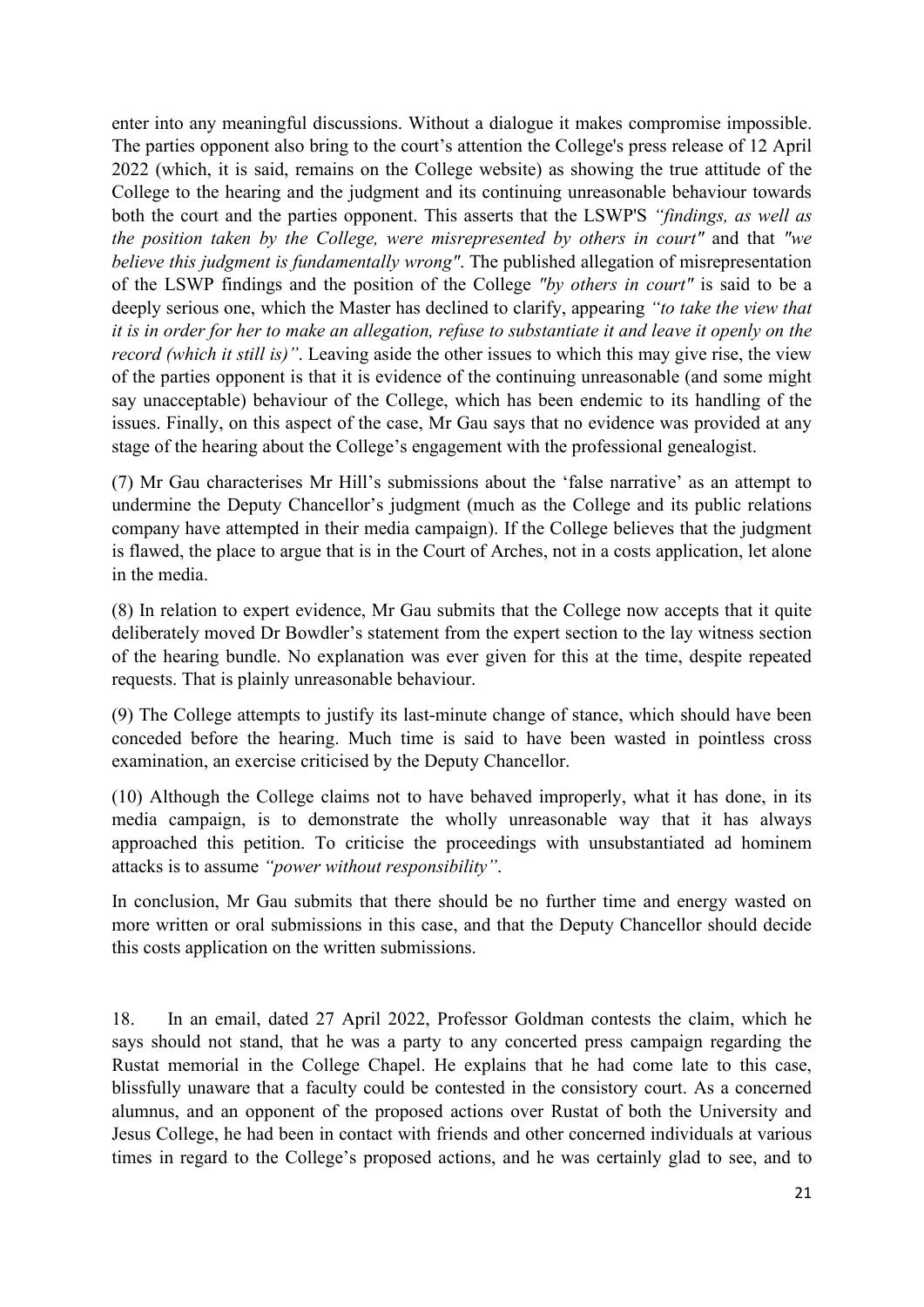assist, media focus on the College's proposed course of action. But he was not a party to any *'orchestration'*, and he does not believe that there ever was any *'orchestrated media campaign'*. It was simply a matter of concerned individuals coming together haphazardly, over a period of time, to contest the petition in the best way they could. It was only much later, towards the end of 2021, that it was suggested by the Registry that, if he so wished, Professor Goldman could indeed become a formal party opponent in law.

19. In an email, dated 3 May, Professor Goldman responds to Mr Hill's submission that he has sustained no loss of earnings. He explains how he is still very actively involved in university work and as an author, having 'retired' only in the sense that he has ceased formal university teaching in Britain. Time spent on the Rustat case has been time spent away from his other work. He also substantiates his claim to only five days of his time at a rate of £300 per day, which he rightly describes as *"modest in comparison with the rates for leading London solicitors, who charge nearly twice that per hour"*. In a further email, dated 8 May 2022, Professor Goldman adopts the response to the court of the other parties opponent, represented by Mr Gau, for the purposes of his own application for costs. He adds: *"If the test to be applied is 'unreasonableness', then I take the very strong view that it is unreasonable of Jesus College and its Master to contest both the judgment itself and the validity of the hearing and the whole legal process to which we all voluntarily submitted. This is a further and flagrant example of the unreasonable conduct of the petitioners."* 

#### *Analysis and conclusions*

20. I should begin by acknowledging and recording that the court, and the general public, owe a great debt of thanks to all of the parties opponent and to their counsel. Without their interest in this case, the College's proposals might not have received the level of attention and scrutiny which the court has given to this case. If the touchstone for the award of costs were the extent, and the significance, of the disinterested contribution that a party has made to the outcome of a case, then I would have had no hesitation in making an award of costs in favour of the parties opponent. However, that is not the criterion: Because it is important that all the issues for, and against, the grant of a faculty are fully examined, it is right, and in the public interest, that parties should not, as a general rule, be penalised simply because they are unsuccessful. Thus, a party to faculty proceedings, whether a petitioner or a party opponent, will only be ordered to pay, or to contribute towards, another party's legal costs if they have behaved unreasonably in the conduct of the proceedings, and such unreasonable behaviour has unnecessarily resulted in additional costs being incurred by that party.

21. I begin with the following general observations which have informed my response to these costs applications:

(1) This faculty application was the first case of its kind to seek the removal of a significant item of contested heritage associated with the trade in enslaved people. There was therefore no precedent to assist the parties in their approach to the conduct, or the likely outcome, of this faculty application.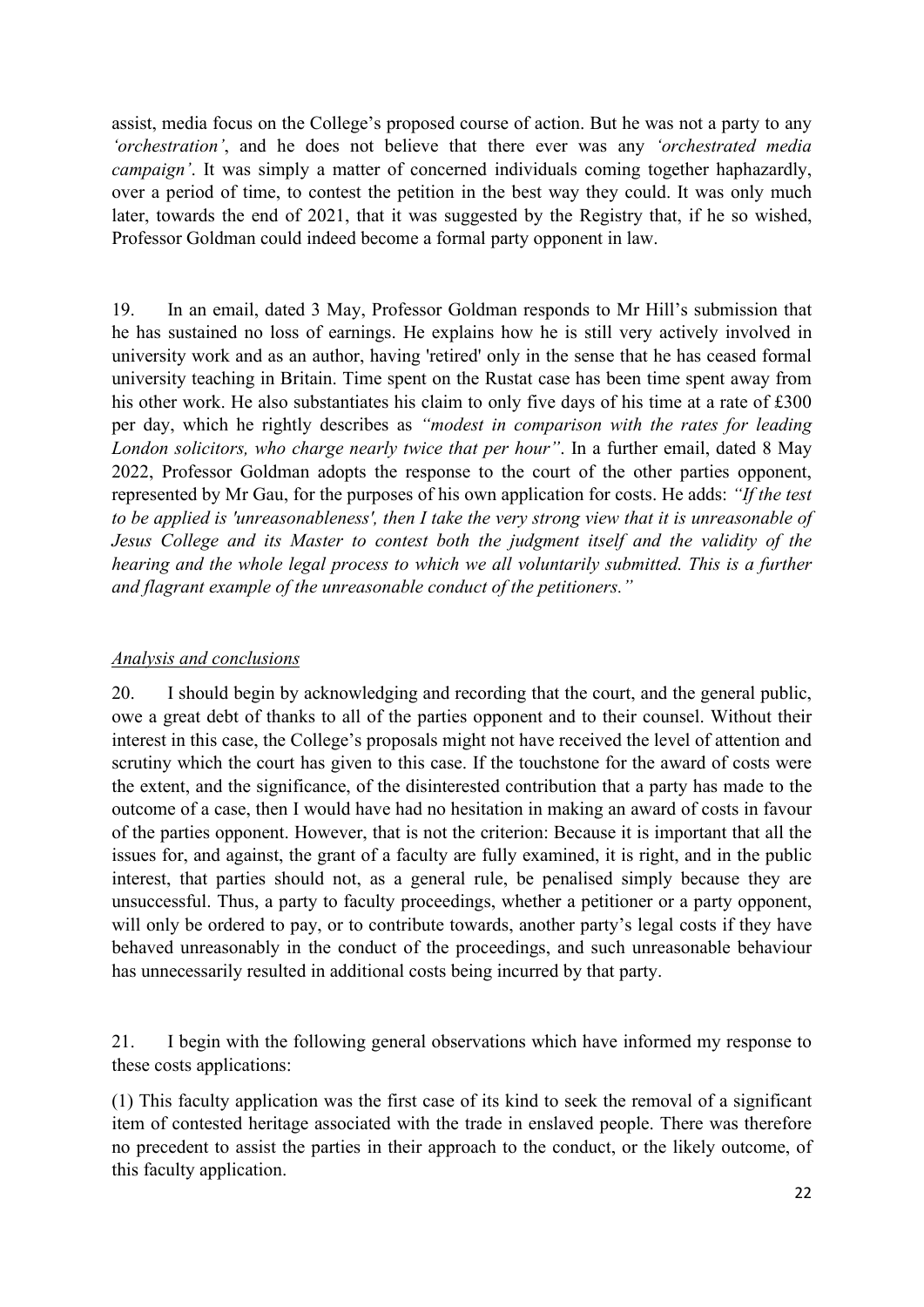(2) This application concerned a college chapel rather than a parish church, with the special features I identified at paragraph 121 of my judgment.

(3) Contested heritage is a complex area which may arouse strongly held feelings and divergent views and attitudes.

(4) The College's initial decision-making processes and consultation pre-dated, and so were not informed by, the publication, in May 2021, of the CBC Guidance on Contested Heritage.

(5) In one sense, it might be said that the College brought this whole affair upon itself by embarking, through the LSWP, upon an investigation into Rustat's involvement in the trade in enslaved people and then publicising the College's interim findings about this. The argument might be advanced that the College should have left well alone. In answer to a question from the court at the end of his evidence about his experience of the Rustat memorial when he was attending the College, Mr Amatey Doku said that he could not *"… remember looking at it or reading the inscription. I may have done when I first arrived or when I was here; but, in a sense, I wouldn't have had any understanding of the broader issue relating to Rustat even if I had glanced at it.*" Mr Gau advanced no argument along these lines; and he was right not to do so. The fourth Mark of Mission enjoins everyone in the Anglican Communion: *"To transform unjust structures of society, to challenge violence of every kind and pursue peace and reconciliation."* Paragraph 2 b of the CBC's Guidance on Contested Heritage reads: *"Those in positions of responsibility in churches and cathedrals should not assume that because reports of people feeling unwelcome have not reached them, this means that no such problem exists: pro-active effort is required to engage people. The onus is on all members of the Church to be truly welcoming in how we seek to share our beliefs with all people, of whatever background."* The church (and the College) are right to be pro-active in identifying, and addressing, potential sources of injustice in our society.

(6) The court's decision not to permit the removal of the memorial has proved to be controversial. The College firmly disagrees with it, and it considers the court's decision to be wrong; and it has vociferously expressed that view in the media. But the College is not alone in that view: some 160 individuals (led by a former Archbishop of Canterbury, and including the Dean of Manchester, who is a fellow member of the Legal Advisory Commission of the General Synod of the Church of England, and my own former deputy chancellor in the Diocese of Oxford) were signatories to a letter to the Church Times expressing their disappointment at the decision to retain the Rustat memorial in the College Chapel and their grave concern for what this will mean for the Church of England. In an email to diocesan chancellors and their deputies, Mr Gau has reported that one of the signatories to that letter had written to him to say that they did *"not need to read a 108 page judgment to know that it was wrong*"; but I am confident that others will have carefully considered the full judgment before putting their signatures to this letter. On the other hand, the writer of a letter published in The Times recorded that at the start of this case she had very much been minded to agree with the College's petition to remove the Rustat memorial from the wall of the College Chapel; but that having followed the proceedings *"avidly"* and, *"most importantly"*, having read the ruling in full, she had *"absolutely no doubt that the judgment was entirely correct"*. This was never a case where the outcome of the faculty application was clearly, or easily, ascertainable, one way or the other. The case required the evidence to be tested in court, and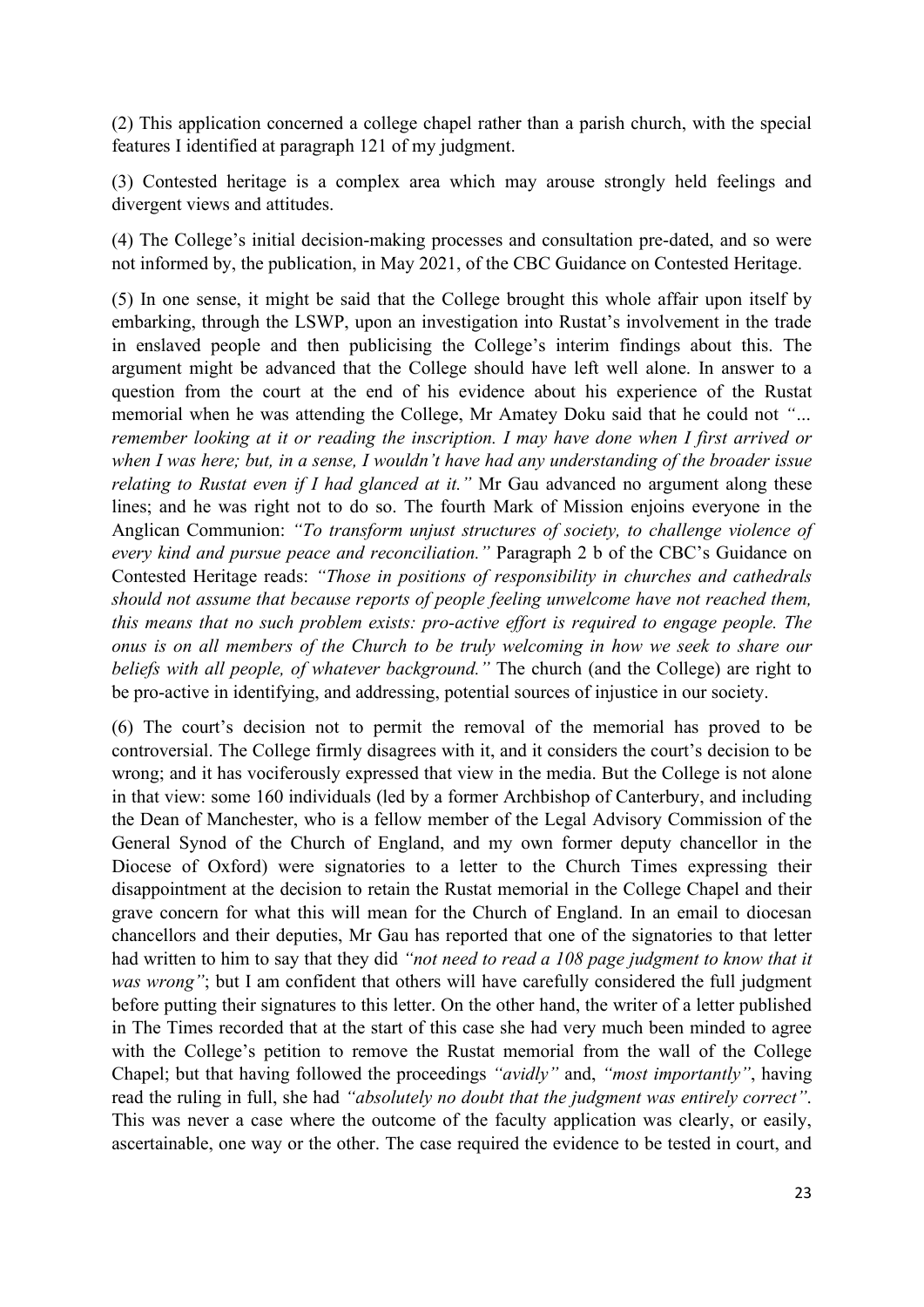for the court then to reach an evaluative decision in the light of its assessment of the totality of that evidence.

(7) In one sense, Mr Gau is correct to say that if the College believes that the judgment is flawed, the place to argue that was on appeal to the Court of Arches, and not on this costs application, let alone in the media. But the Master, the Dean, and others at the College, and elsewhere, are entitled to exercise their right to freedom of expression under article 10 of the Human Rights Convention to disagree with, and to criticise, the court's judgment. Even robust criticism cannot possibly be viewed as an impermissible challenge to the authority, or the impartiality, of the ecclesiastical judiciary. As with any judge, it comes with the territory.

(8) Such post-hearing behaviour cannot properly be regarded as unreasonable conduct so as to attract an adverse costs order in consistory court proceedings. Were it capable of doing so, it would mean that a party who had acted reasonably up to the point of judgment would be at risk of a finding of unreasonableness on the basis of their conduct thereafter. In any event, such post-judgment behaviour cannot have resulted in additional costs being incurred by another party. Although the court cannot anticipate all possible future eventualities, as at present advised, I consider that post-judgment behaviour could only be of possible relevance to an application for costs against an unsuccessful party to faculty proceedings where it tends to show that that party's conduct of the actual faculty proceedings has been motivated by some improper, or collateral, purpose or motive.

(9) It is important to appreciate the context in which the 'false narrative' about the source of Rustat's wealth arose. It did so in the context of the pastoral and missional benefits that the College asserted would result from the removal of the memorial, and in the context of the inscription that Rustat had drafted, which refers to his *'industry'*. It therefore became relevant for the court to consider wherein Rustat's *'industry'* lay, and whether it extended to his investment in companies that had been engaged in the trade in enslaved people, in order to determine whether it could properly be viewed as objectively offensive to people who might read the inscription: compare paragraphs 56, 104, 129 and 132 of the judgment.

(10) Whilst in one sense the consistory court's power to award costs against a party to faculty proceedings can be characterised as *"punitive"*, in the sense that it is triggered by, and is a response to, a finding of unreasonable behaviour on the part of the paying party, it nevertheless remains compensatory in character since a causal connection must still be demonstrated between the unreasonable behaviour in question and any additional costs thereby unnecessarily incurred by the receiving party.

22. With those general observations in mind, I turn, finally, to the parties opponent's applications for their costs. Having carefully considered, and weighed, all the competing submissions and arguments, I am in general agreement with the submissions advanced by Mr Hill. I reject the criticisms of the College's behaviour advanced by Mr Gau and Professor Goldman. I find that: (1) there has been no unreasonable conduct on the part of the College; and (2) the unreasonable behaviour asserted on its part has resulted in no material increase in the costs incurred by the parties opponent. I therefore refuse the applications for costs. I do so with some measure of regret because of the invaluable assistance that the represented parties opponent, their counsel, and Professor Goldman have all provided to the court; but this is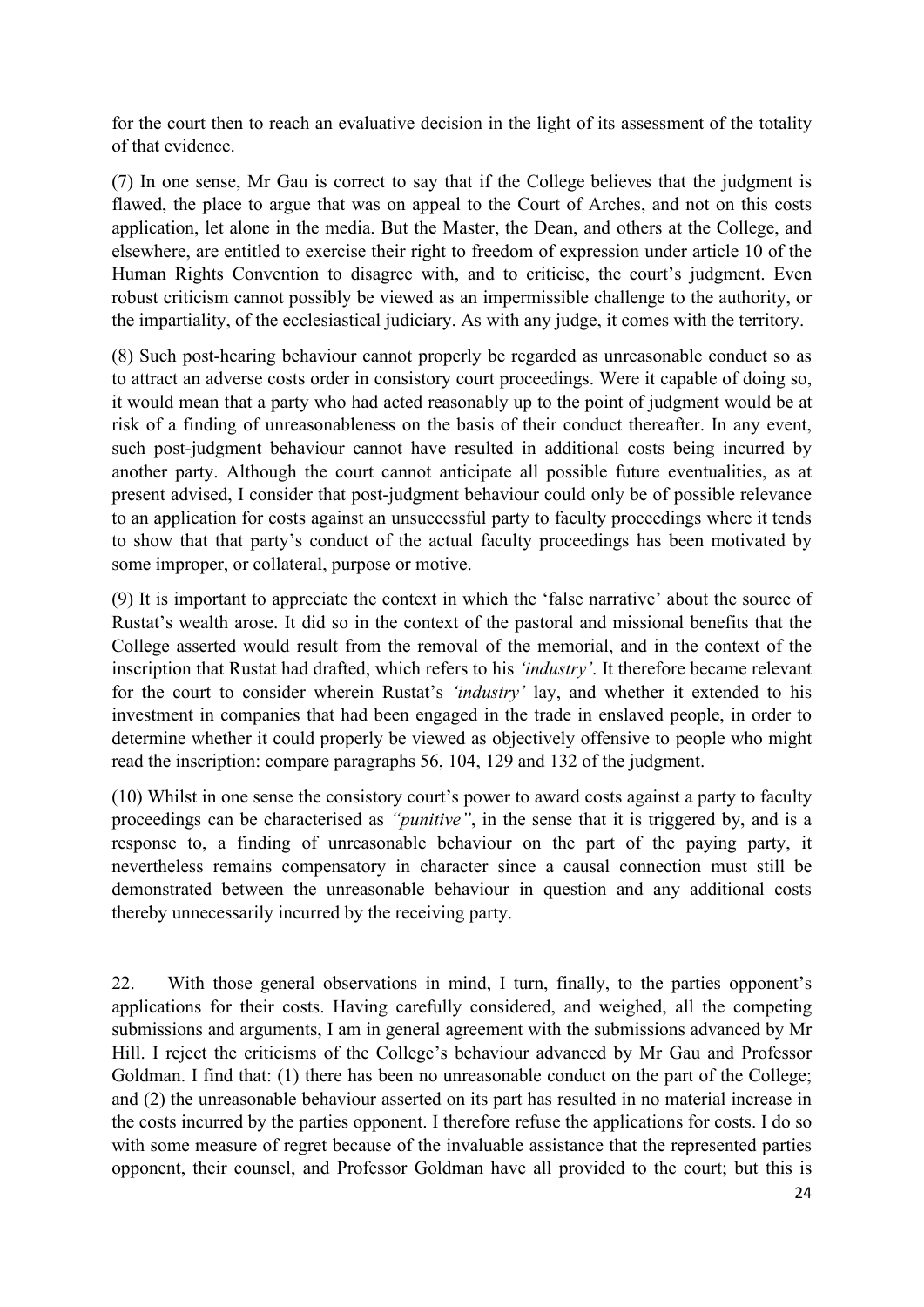tempered by the fact that they must have appreciated that they would not be able to recover their costs from the College, even if successful in their opposition to the faculty petition, unless they could succeed in demonstrating that some unreasonable conduct on the part of the College had resulted in them incurring additional costs unnecessarily. Since I am in general agreement with the counter-submissions of Mr Hill, in response to the submissions of both Mr Gau and Professor Goldman, I shall state my reasons briefly, and without addressing individually all of the many points that they have raised (although none of these have been ignored).

23. First, I am satisfied that the College acted entirely properly in bringing this matter before the court in the first place. This was a paradigm example of a significant item of contested heritage, associated with the trade in enslaved people, which, in the absence of any precedent to assist the College in its approach, inevitably, and properly, became the subject of consistory court proceedings. Secondly, I am satisfied that the College did not act at all unreasonably in the way in which it approached, and conducted, this inevitable litigation. I acquit the College of any breach of its duty to help the court to further the overriding objective of enabling it to deal with this case justly, whether by ignoring its duties to save expense, or to ensure that the case was dealt with expeditiously and fairly, or otherwise. Thirdly, whilst I am prepared to accept that some mistakes may have been made in the way in which the College approached this litigation, this is not infrequently the case when one applies the wisdom of hindsight to high profile, and highly sensitive, cases such as the present; and, if anything, any mistakes have tended to work to the benefit of the case advanced by the parties opponent rather than causing them to incur costs unnecessarily. Fourthly, whether or not there was any justification for that perception – as to which I expressly make no findings - I am satisfied that the College came to entertain the belief that some, at least, of the parties opponent were litigating this case through an orchestrated media campaign, and that it would be better to let the proceedings take their course and for the court simply come to its decision. I reject the submission that it was unreasonable for the College to refuse to enter into any meaningful dialogue with the parties opponent. As events have transpired, I find that it is highly unlikely that the parties to these faculty proceedings could ever have reached any accommodation that would have been acceptable to them all because the difference of opinion on the removal of the Rustat memorial was totally unbridgeable, and there was no realistic prospect of ever achieving any satisfactory compromise. In large part, that is the product of the memorial's monumentality and its significance, both in itself and to the parties. In response to an invitation from Mr Gau, I should at this point also record that the College have not satisfied me that anyone in court deliberately misrepresented the findings of the LSWP, or the position taken by the College, during the course of the court hearing. Fifthly, this was not a case where the College was pursuing arguments against the weight of unchallenged expert evidence. At paragraph 58 of my judgment I expressly accepted that Mr Vonberg was appropriately qualified, as an architect accredited in building conservation, to express an opinion on such matters as the significance of the Rustat memorial to the Chapel, the process of removing it, and the suitability of the proposed new location, even though I went on to acknowledge that he was nowhere near as well qualified as Dr Bowdler to speak to heritage and listing matters in general, and funerary monuments in particular. Whilst, at paragraph 73, I acknowledged that there was some justification for Mr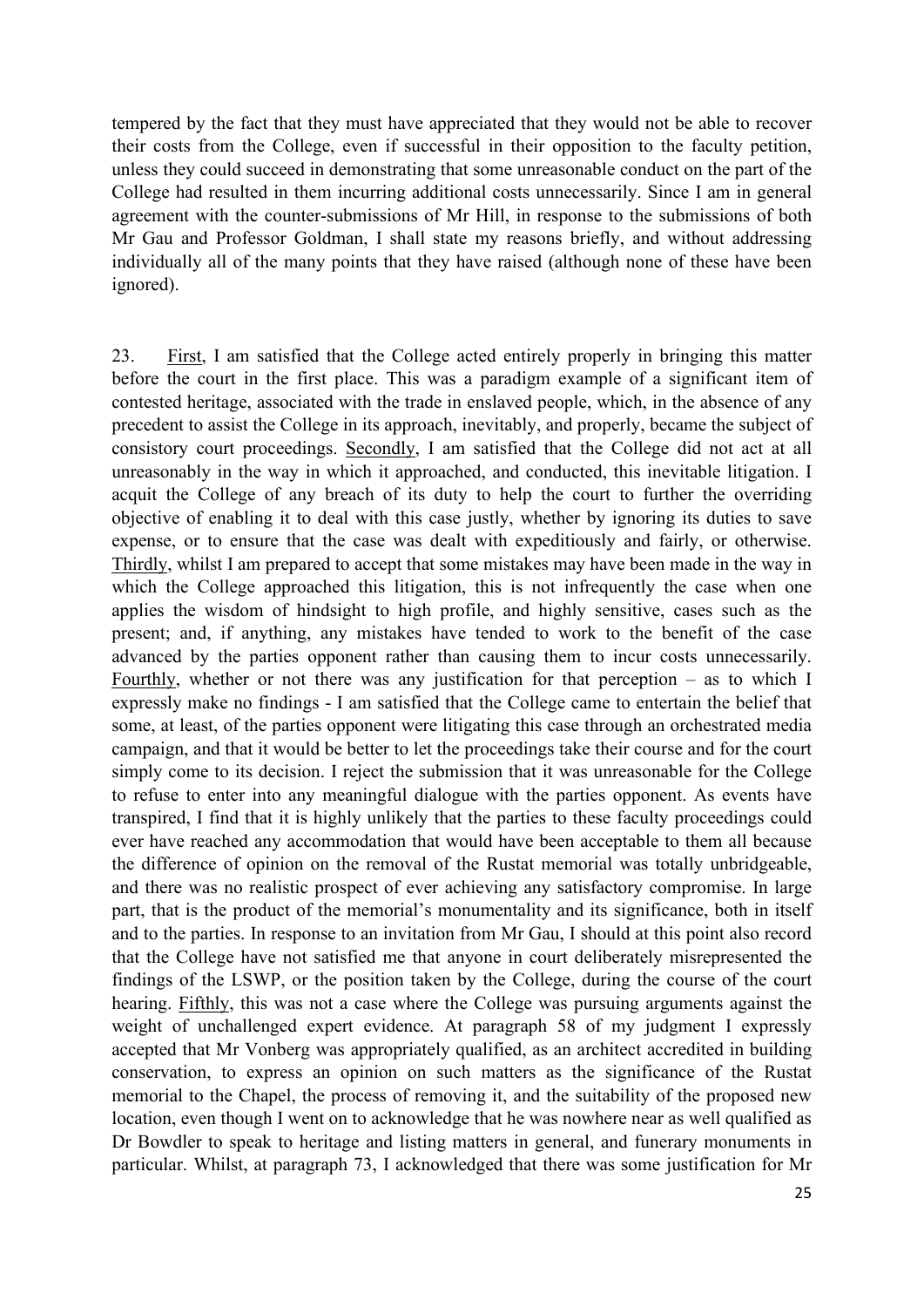Gau's description of the manner of Mr Hill's cross-examination of Dr Bowdler as *"unhelpful hair-splitting*", in my judgment it was neither unreasonable nor humiliating; and, in any event, it occupied less than half an hour of the three day hearing. I accept Mr Hill's explanation that he considered it to be necessary to cross-examine Dr Bowdler in order to rebut *"the novel and unexpected contention"*, advanced by Mr Gau, and put in clear terms to each of the College's principal witnesses, that there was a category of *"Duffield experts"* who give evidence on the application of the *Duffield* questions, performing an exercise which rightly vests in the court. Whilst some criticism can properly be directed at the College for its delay in making available the full extent of its evidence about Rustat's life, and for the slanted emphasis of Dr Edwards's report, I accept the College's belated explanation of the difficulties caused in accessing some original relevant source materials by the closure of the National Archives as a result of the pandemic. In any event, when, also belatedly, the represented parties opponent came to instruct their own independent expert historian, the two experts were quickly able to agree a joint statement which obviated the need for either of them to attend the hearing to give oral evidence (thereby vindicating the court's decision to reject the parties opponent's application to adjourn the February court hearing which, if successful, would have meant that the court's substantive judgment would still have been awaited). This was a good example of both parties fulfilling their duty to the court to further the overriding objective of enabling the court to deal with the case justly. Sixthly, apart from one very minor, and rapidly remedied, lapse at the very end, the court hearing was conducted with great courtesy, and co-operation between the parties, which ensured that it finished comfortably within the originally allotted three days, and did not extend into the fourth day which had been set aside should this have proved necessary. Seventhly, as Mr Hill observes, the petition was dismissed on the basis that, after a detailed analysis of the evidence, the court found that the College had failed to discharge the applicable evidential threshold. It was not dismissed summarily but on the merits, after an extremely thorough consideration of the evidence, and after careful written and oral submissions. Eighthly, I am satisfied that the parties opponent have demonstrated no causal connection between any particular element of the costs they have incurred and any particular instance of alleged unreasonable conduct.

24. Had I acceded to the parties opponent's application for costs, I would have held that any order could, in principle, extend to costs incurred prior to the formal issue of the petition, and in response to the public notice in Form 4B dated 10 December 2020, which invited objections to the College's then proposals by no later than 9 January 2021. I recognise that the Faculty Jurisdiction Rules contain no provision corresponding to rule 44.2(6)(d) of the Civil Procedure Rules, which expressly recognises that the court's discretion as to costs extends to *"costs incurred before proceedings have begun"*. However, I consider that the consistory court's jurisdiction to order a party to pay some, or all, of the taxed costs of another party extends to costs incurred before faculty proceedings have commenced, so long as these are necessarily and properly incurred for the purposes of attaining justice in those proceedings. Costs incurred in responding to a Form 4B notice, even if displayed or circulated prior to the issue of faculty proceedings, are potentially capable of answering this description: compare, in the civil jurisdiction, *Re Gibson's Settlement Trusts* [1981] Ch 179. In principle, therefore, I would have rejected Mr Hill's submissions that the parties opponent cannot claim any costs incurred prior either to the issue of the effective petition (in May